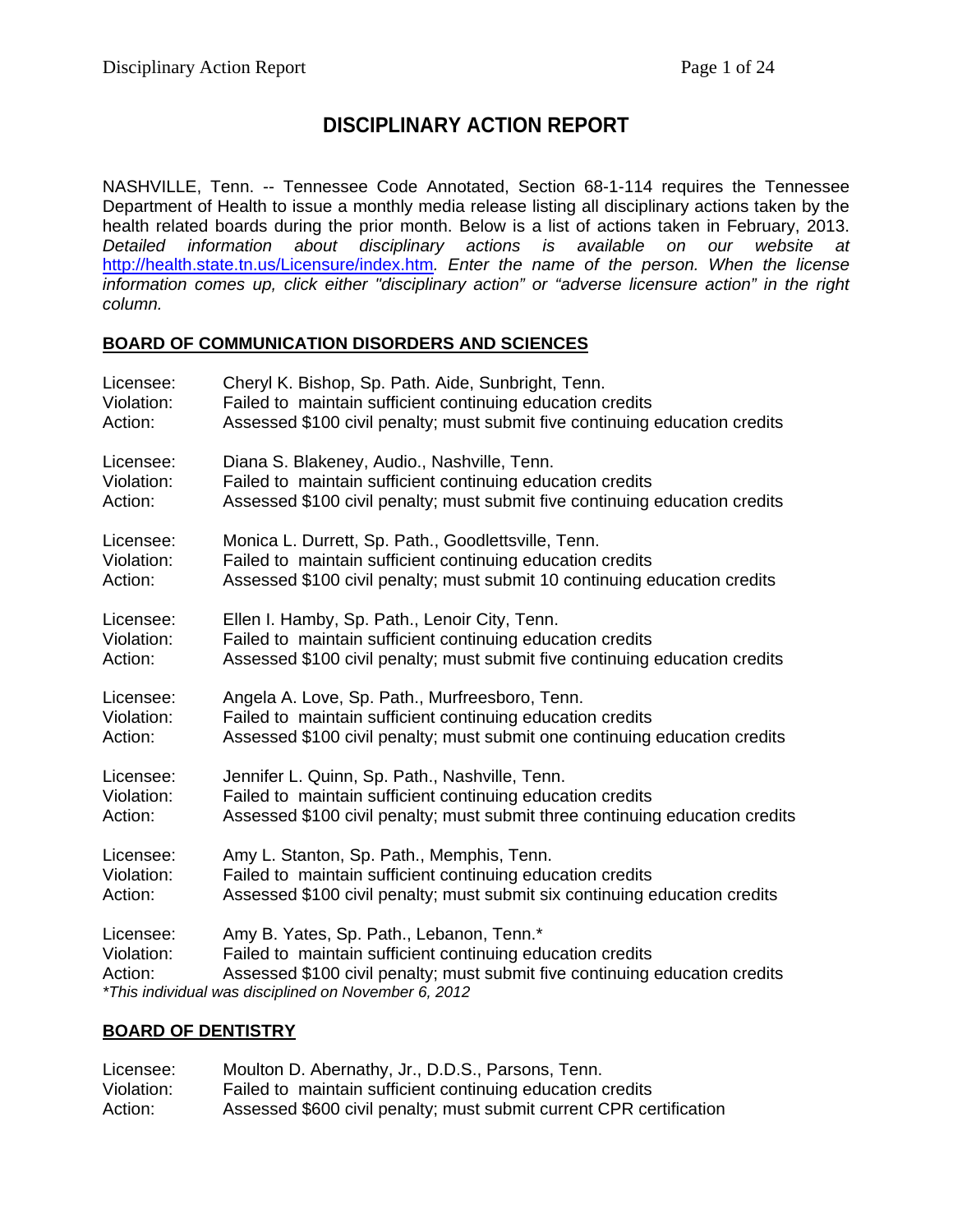| Licensee:                          | Patricia A. Akins D.A., Ringgold, GA.                                                                                                                                                                                                                                                                                                  |
|------------------------------------|----------------------------------------------------------------------------------------------------------------------------------------------------------------------------------------------------------------------------------------------------------------------------------------------------------------------------------------|
| Violation:                         | Failed to maintain sufficient continuing education credits                                                                                                                                                                                                                                                                             |
| Action:                            | Assessed \$150 civil penalty                                                                                                                                                                                                                                                                                                           |
| Licensee:<br>Violation:<br>Action: | Annette M. Atchley, D.H., Knoxville, Tenn.<br>Failed to maintain sufficient continuing education credits<br>Assessed \$300 civil penalty; must submit thirty hours of continuing education and<br>current CPR certification                                                                                                            |
| Licensee:<br>Violation:<br>Action: | Mary Ann Byrne, D.A., Oak Ridge, Tenn.<br>Failed to maintain sufficient continuing education credits<br>Assessed \$150 civil penalty; must submit 24 hours of continuing education and<br>current CPR certification                                                                                                                    |
| Licensee:                          | Tina L. Daniel, D.A., Manchester, Tenn.                                                                                                                                                                                                                                                                                                |
| Violation:                         | Practicing on expired license                                                                                                                                                                                                                                                                                                          |
| Action:                            | Assessed \$400 civil penalty                                                                                                                                                                                                                                                                                                           |
| Licensee:                          | Jennifer J. Deyoung, D.A., Munford, Tenn.                                                                                                                                                                                                                                                                                              |
| Violation:                         | Practicing on expired license                                                                                                                                                                                                                                                                                                          |
| Action:                            | Assessed \$450 civil penalty                                                                                                                                                                                                                                                                                                           |
| Licensee:                          | Kelli Mulhollen Dumas, D.D.S., Memphis, Tenn.                                                                                                                                                                                                                                                                                          |
| Violation:                         | Failed to maintain sufficient continuing education credits                                                                                                                                                                                                                                                                             |
| Action:                            | Assessed \$600 civil penalty; must submit 17 hours of continuing education                                                                                                                                                                                                                                                             |
| Licensee:<br>Violation:            | Kari R. Eavenson, D.A., Bartlett, Tenn.<br>The board may also revoke or suspend the license or registration of, assess a civil<br>penalty for each separate violation against or otherwise lawfully discipline any<br>dental hygienist or dental assistant violating any of the provisions of this chapter;<br>failed to renew license |
| Action:                            | License reprimanded; assessed \$1,000 civil penalty                                                                                                                                                                                                                                                                                    |
| Licensee:                          | Karen F. Eddings, D.A., McEwen, Tenn.                                                                                                                                                                                                                                                                                                  |
| Violation:                         | Failed to maintain sufficient continuing education credits                                                                                                                                                                                                                                                                             |
| Action:                            | Assessed \$150 civil penalty; must submit acceptable CPR certification                                                                                                                                                                                                                                                                 |
| Licensee:                          | Rhonda G. Ellis, D.H., Woodbridge, VA.                                                                                                                                                                                                                                                                                                 |
| Violation:                         | Failed to maintain sufficient continuing education credits                                                                                                                                                                                                                                                                             |
| Action:                            | Assessed \$300 civil penalty; must submit two hours of continuing education                                                                                                                                                                                                                                                            |
| Licensee:                          | Deidra L. Farmer, D.A., Memphis, Tenn.                                                                                                                                                                                                                                                                                                 |
| Violation:                         | Exposed radiographs without proper certification                                                                                                                                                                                                                                                                                       |
| Action:                            | Assessed \$1,000 civil penalty                                                                                                                                                                                                                                                                                                         |
| Licensee:                          | Elizabeth A. Flake, D.A., Hermitage, Tenn.                                                                                                                                                                                                                                                                                             |
| Violation:                         | Failed to maintain sufficient continuing education credits                                                                                                                                                                                                                                                                             |
| Action:                            | Assessed \$150 civil penalty; must submit one hour of continuing education                                                                                                                                                                                                                                                             |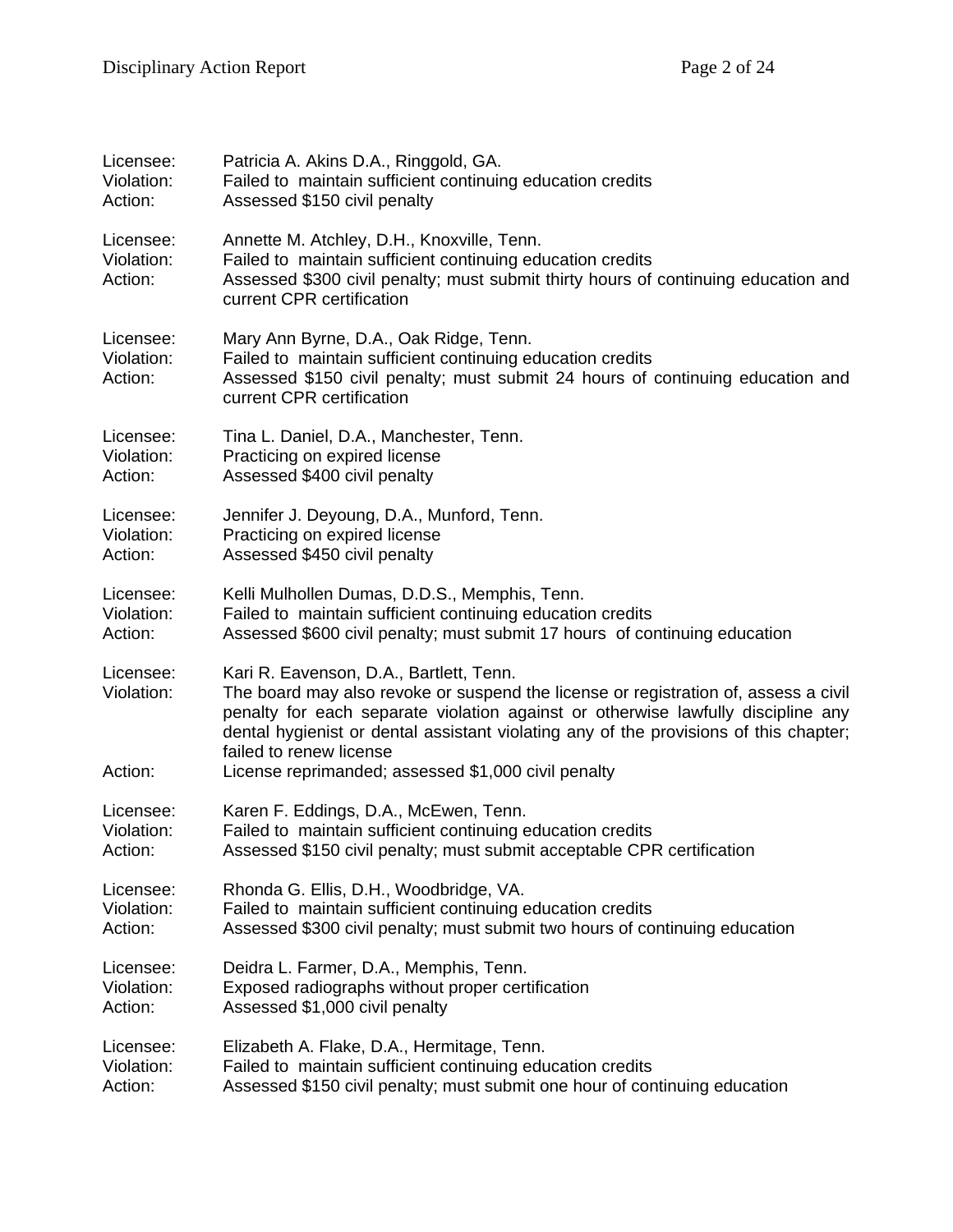| Licensee:               | Robert J. Gallien, D.D.S., Chattanooga, Tenn.                                                                                                                                                                                                                                                                                |
|-------------------------|------------------------------------------------------------------------------------------------------------------------------------------------------------------------------------------------------------------------------------------------------------------------------------------------------------------------------|
| Violation:              | Failed to maintain sufficient continuing education credits                                                                                                                                                                                                                                                                   |
| Action:                 | Assessed \$600 civil penalty; must submit two hours of continuing education                                                                                                                                                                                                                                                  |
| Licensee:               | Hayley Griffis, D.A., Murfreesboro, Tenn.                                                                                                                                                                                                                                                                                    |
| Violation:              | Guilty of a crime                                                                                                                                                                                                                                                                                                            |
| Action:                 | License placed on probation to run concurrent with criminal probation                                                                                                                                                                                                                                                        |
| Licensee:               | Deborah L. Hedges, D.A., Lavergne, Tenn.                                                                                                                                                                                                                                                                                     |
| Violation:              | Practicing on expired license                                                                                                                                                                                                                                                                                                |
| Action:                 | Assessed \$250 civil penalty                                                                                                                                                                                                                                                                                                 |
| Licensee:<br>Violation: | Dara R. Hobbs, D.A., Bolivar, Tenn.<br>A violation or attempted violation, directly or indirectly, or assisting in or abetting<br>the violation of, or conspiring to violate, any provision of this chapter or any lawful<br>order of the board issued pursuant thereto or any criminal statute of the state of<br>Tennessee |
| Action:                 | License placed on probation to run concurrent with criminal probation; must meet<br>certain terms and conditions                                                                                                                                                                                                             |
| Licensee:               | Kimberly Houston, D.A., Mt. Juliet, Tenn.                                                                                                                                                                                                                                                                                    |
| Violation:              | Practicing outside the scope of practice                                                                                                                                                                                                                                                                                     |
| Action:                 | Assessed \$500 civil penalty run concurrent with criminal probation                                                                                                                                                                                                                                                          |
| Licensee:               | Andrea L. Hixon, D.A., Gallatin, Tenn.                                                                                                                                                                                                                                                                                       |
| Violation:              | Practicing on expired license                                                                                                                                                                                                                                                                                                |
| Action:                 | Assessed \$250 civil penalty                                                                                                                                                                                                                                                                                                 |
| Licensee:               | Jessie A. McDonald, D.A., Goodlettsville, Tenn.                                                                                                                                                                                                                                                                              |
| Violation:              | Practicing on expired license                                                                                                                                                                                                                                                                                                |
| Action:                 | Assessed \$100 civil penalty                                                                                                                                                                                                                                                                                                 |
| Licensee:               | Leah S. Newman, D.H., Lupton City, Tenn.                                                                                                                                                                                                                                                                                     |
| Violation:              | Failed to maintain sufficient continuing education credits                                                                                                                                                                                                                                                                   |
| Action:                 | Assessed \$300 civil penalty; must submit one hour of continuing education                                                                                                                                                                                                                                                   |
| Licensee:               | Arviad K. Patel, D.D.S., Lavergne, Tenn.                                                                                                                                                                                                                                                                                     |
| Violation:              | Failed to maintain sufficient continuing education credits                                                                                                                                                                                                                                                                   |
| Action:                 | Assessed \$600 civil penalty; must submit current CPR certification                                                                                                                                                                                                                                                          |
| Licensee:<br>Violation: | Diana M. Pollard, D.A., Clarksville, Tenn.<br>A violation or attempted violation, directly or indirectly, or assisting in or abetting<br>the violation of, or conspiring to violate, any provision of this chapter or any lawful<br>order                                                                                    |
| Action:                 | License placed on probation to run concurrent with criminal probation                                                                                                                                                                                                                                                        |
| Licensee:               | Becky A. Rhoads, D.H., Jasper, Tenn.                                                                                                                                                                                                                                                                                         |
| Violation:              | Failed to maintain sufficient continuing education credits                                                                                                                                                                                                                                                                   |
| Action:                 | Assessed \$300 civil penalty; must submit nine hours of continuing education                                                                                                                                                                                                                                                 |
| Licensee:               | Deana T. Riggs, D.A., Hixson, Tenn.                                                                                                                                                                                                                                                                                          |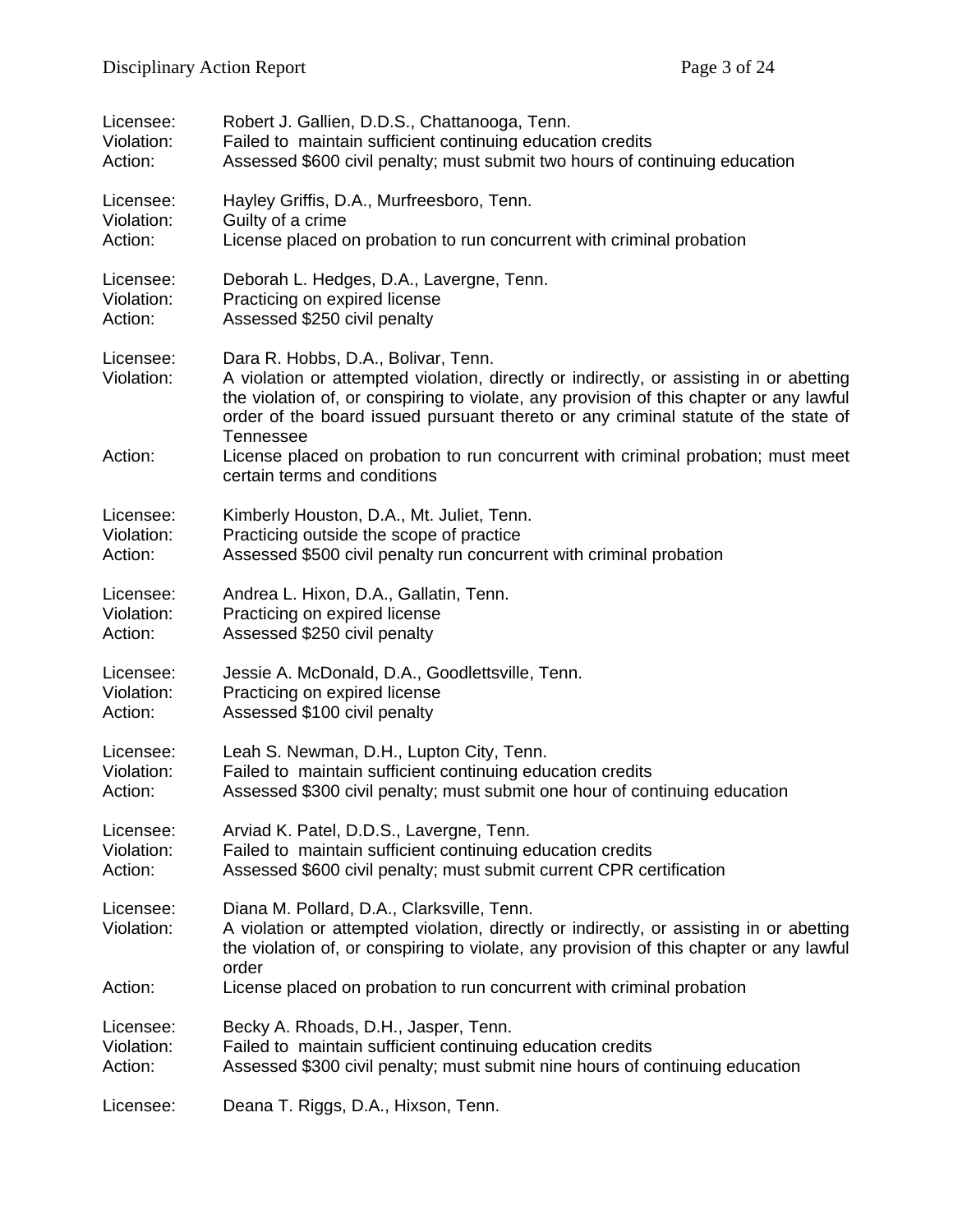| Violation:                         | Exposed radiographs without proper certification                                                                                                                                                                                        |
|------------------------------------|-----------------------------------------------------------------------------------------------------------------------------------------------------------------------------------------------------------------------------------------|
| Action:                            | Assessed \$1000 civil penalty                                                                                                                                                                                                           |
| Licensee:                          | Deanna L. Solomon, D.A., Murfreesboro, Tenn.                                                                                                                                                                                            |
| Violation:                         | Failed to maintain sufficient continuing education credits                                                                                                                                                                              |
| Action:                            | Assessed \$150 civil penalty; must submit one hour of continuing education                                                                                                                                                              |
| Licensee:                          | Buffy Storm, D.D.S., Murfreesboro, Tenn.                                                                                                                                                                                                |
| Violation:                         | Failed to maintain sufficient continuing education credits                                                                                                                                                                              |
| Action:                            | Assessed \$600 civil penalty; must submit seven hours of continuing education                                                                                                                                                           |
| Licensee:                          | Carolyn A. Taylor, D.A., Elizabethton, Tenn.                                                                                                                                                                                            |
| Violation:                         | Failed to maintain sufficient continuing education credits                                                                                                                                                                              |
| Action:                            | Assessed \$300 civil penalty; must submit acceptable CPR certification                                                                                                                                                                  |
| Licensee:                          | Ester R. Torbenson, D.A., n City, Tenn.                                                                                                                                                                                                 |
| Violation:                         | Failed to maintain sufficient continuing education credits                                                                                                                                                                              |
| Action:                            | Assessed \$150 civil penalty                                                                                                                                                                                                            |
| Licensee:                          | Jennifer A. Webster, D.A., Strawberry Plains, Tenn.                                                                                                                                                                                     |
| Violation:                         | Practicing on expired license                                                                                                                                                                                                           |
| Action:                            | Assessed \$150 civil penalty                                                                                                                                                                                                            |
| Licensee:<br>Violation:<br>Action: | Lakisha S. Williams-Phinnesse, D.A., Grand Junction, Tenn.<br>Failed to maintain sufficient continuing education credits<br>Assessed \$150 civil penalty; must submit 24 hours of continuing education and<br>current CPR certification |
| Licensee:                          | Norvella Young, D.A., Memphis, Tenn.                                                                                                                                                                                                    |
| Violation:                         | Guilty of a crime                                                                                                                                                                                                                       |
| Action:                            | License placed on probation to run concurrent with criminal probation                                                                                                                                                                   |

# **BOARD OF MASSAGE THERAPY**

| Licensee:  | Christine Ackerson, M.T., Salt Lake City, UT.                                 |
|------------|-------------------------------------------------------------------------------|
| Violation: | Failed to maintain sufficient continuing education credits                    |
| Action:    | Assessed \$200 civil penalty; must submit eight hours of continuing education |
| Licensee:  | Terry E. Adams, M.T., Sparta, Tenn.                                           |
| Violation: | Failed to maintain sufficient continuing education credits                    |
| Action:    | Assessed \$725 civil penalty; must submit 29 hours of continuing education    |
| Licensee:  | William C. Alexander, M.T., Nashville, Tenn.                                  |
| Violation: | Failed to maintain sufficient continuing education credits                    |
| Action:    | Assessed \$775 civil penalty; must 31 hours of continuing education           |
| Licensee:  | Alice M. Amos, M.T., Memphis, Tenn.                                           |
| Violation: | Failed to maintain sufficient continuing education credits                    |
| Action:    | Assessed \$775 civil penalty; must submit 31 hours of continuing education    |
| Licensee:  | Patricia A. Ball, M.T., Jonesborough, Tenn.                                   |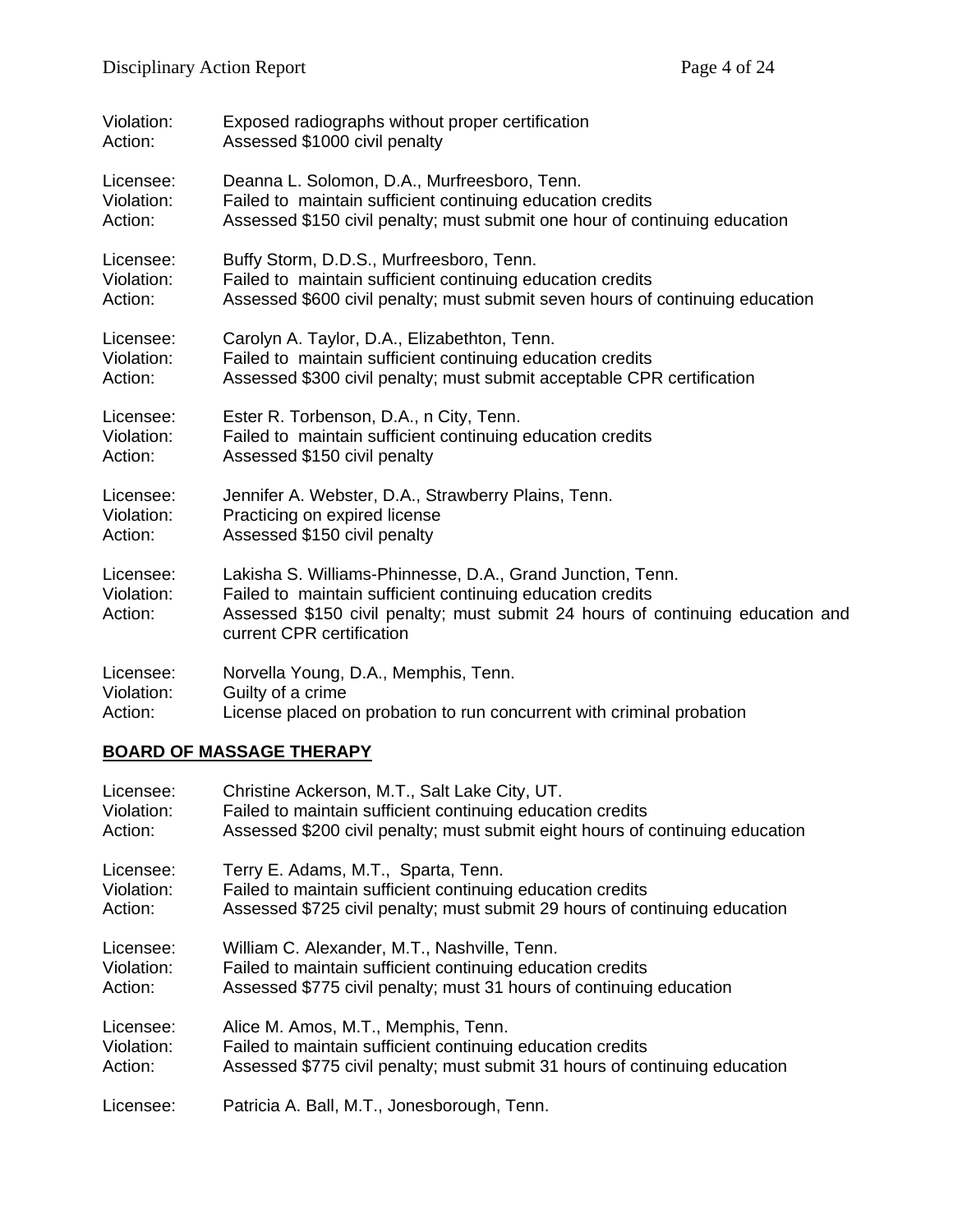| Violation:              | Failed to maintain sufficient continuing education credits                                                                          |
|-------------------------|-------------------------------------------------------------------------------------------------------------------------------------|
| Action:                 | Assessed \$200 civil penalty; must submit eight hours of continuing education                                                       |
| Licensee:               | Jana L. Barnett, M.T., South Pittsburg, Tenn.                                                                                       |
| Violation:              | Failed to maintain sufficient continuing education credits                                                                          |
| Action:                 | Assessed \$325 civil penalty; must submit 13 hours of continuing education                                                          |
| Licensee:               | Kim Barrington, M.T, Dandridge, Tenn.                                                                                               |
| Violation:              | Failed to maintain sufficient continuing education credits                                                                          |
| Action:                 | Assessed \$200 civil penalty; must submit eight hours of continuing education                                                       |
| Licensee:               | Amanda J. Bates, M.T., Nashville, Tenn.                                                                                             |
| Violation:              | Failed to maintain sufficient continuing education credits                                                                          |
| Action:                 | Assessed \$200 civil penalty; must submit eight hours of continuing education                                                       |
| Licensee:               | Carolyn D. Bauer, M.T., Memphis, Tenn.                                                                                              |
| Violation:              | Failed to maintain sufficient continuing education credits                                                                          |
| Action:                 | Assessed \$250 civil penalty; must submit 10 hours of continuing education                                                          |
| Licensee:<br>Violation: | Monterrica E. Blake, M.T., Madison, Tenn.<br>Practiced as a licensed massage therapist in an unlicensed<br>massage<br>establishment |
| Action:                 | License reprimanded; assessed \$100 civil penalty                                                                                   |
| Licensee:               | Leslie C. Boldt, M.T., Lebanon, Tenn.                                                                                               |
| Violation:              | Failed to maintain sufficient continuing education credits                                                                          |
| Action:                 | Assessed \$250 civil penalty; must submit 10 hours of continuing education                                                          |
| Licensee:               | Danella A. Boyer, M.T., Nashville, Tenn.                                                                                            |
| Violation:              | Failed to maintain sufficient continuing education credits                                                                          |
| Action:                 | Assessed \$675 civil penalty; must submit 27 hours of continuing education                                                          |
| Licensee:               | Sharene A. Boykin, M.T., Lexington, Tenn.                                                                                           |
| Violation:              | Failed to maintain sufficient continuing education credits                                                                          |
| Action:                 | Assessed \$725 civil penalty; must submit 29 hours of continuing education                                                          |
| Licensee:               | Rebecca H. Brafford, M.T., Alcoa, Tenn.                                                                                             |
| Violation:              | Failed to maintain sufficient continuing education credits                                                                          |
| Action:                 | Assessed \$775 civil penalty; must submit 31 hours of continuing education                                                          |
| Licensee:               | Charles A. Burrell, M.T., Memphis, Tenn.                                                                                            |
| Violation:              | Failed to maintain sufficient continuing education credits                                                                          |
| Action:                 | Assessed \$775 civil penalty; must submit 31 hours of continuing education                                                          |
| Licensee:               | Samantha A. Caldwell, M.T., Nashville, Tenn.                                                                                        |
| Violation:              | Failed to maintain sufficient continuing education credits                                                                          |
| Action:                 | Assessed \$200 civil penalty; must submit eight hours of continuing education                                                       |
| Licensee:               | Melissa G. Campbell, M.T., Gray, Tenn.                                                                                              |
| Violation:              | Failed to maintain sufficient continuing education credits                                                                          |
| Action:                 | Assessed \$200 civil penalty; must submit eight hours of continuing education                                                       |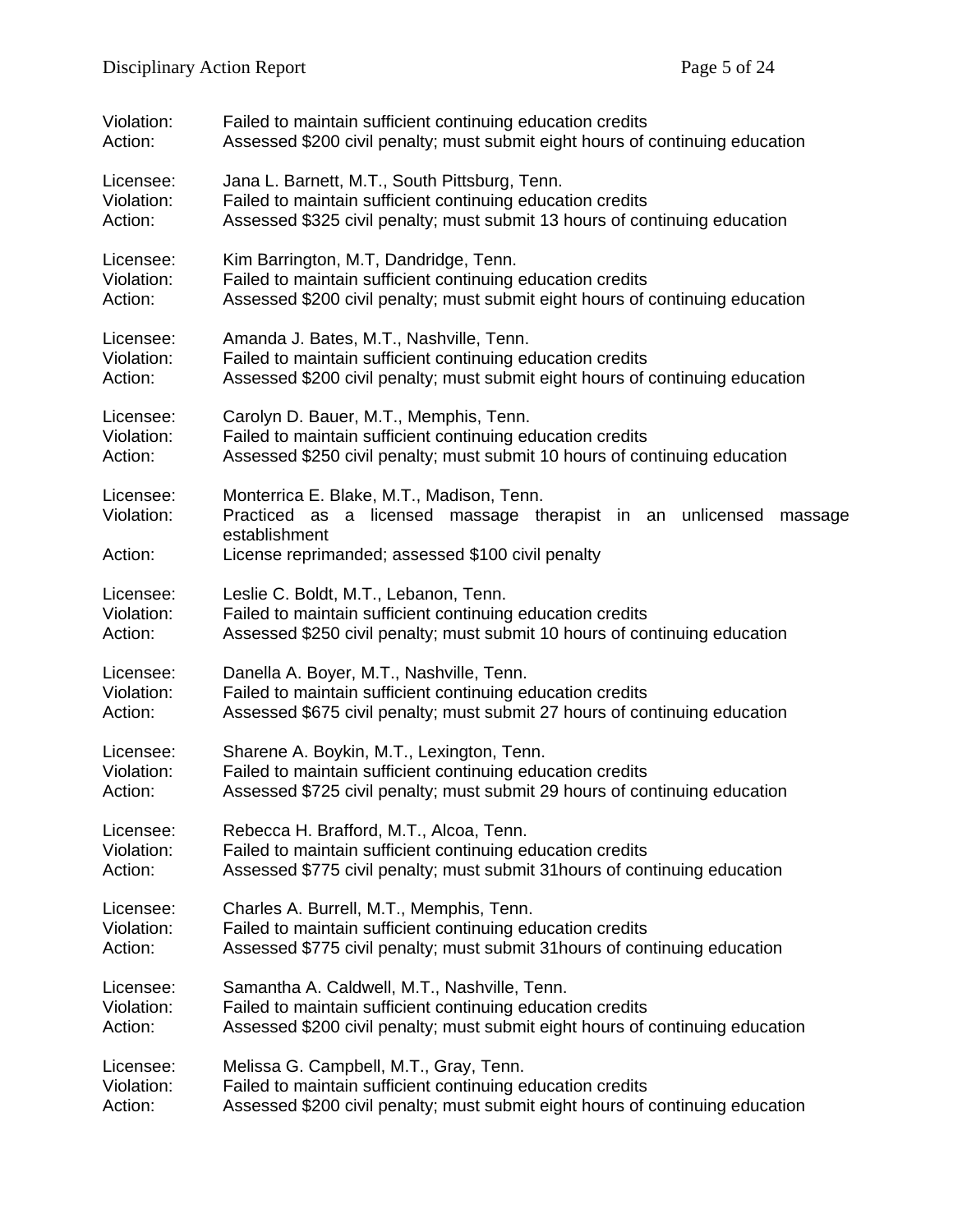| Licensee:               | Daniel L. Case, M.T., Knoxville, Tenn.                                                                                                                                                                                                                                                                                                                                                                                          |
|-------------------------|---------------------------------------------------------------------------------------------------------------------------------------------------------------------------------------------------------------------------------------------------------------------------------------------------------------------------------------------------------------------------------------------------------------------------------|
| Violation:              | Failed to maintain sufficient continuing education credits                                                                                                                                                                                                                                                                                                                                                                      |
| Action:                 | Assessed \$775 civil penalty; must submit 31 hours of continuing education                                                                                                                                                                                                                                                                                                                                                      |
| Licensee:               | Rose K. Creek, M.T., Hillsboro, Tenn.                                                                                                                                                                                                                                                                                                                                                                                           |
| Violation:              | Failed to maintain sufficient continuing education credits                                                                                                                                                                                                                                                                                                                                                                      |
| Action:                 | Assessed \$525 civil penalty; must submit 21 hours of continuing education                                                                                                                                                                                                                                                                                                                                                      |
| Licensee:               | Dirk Dandy, M.T., Knoxville, Tenn.                                                                                                                                                                                                                                                                                                                                                                                              |
| Violation:              | Failed to maintain sufficient continuing education credits                                                                                                                                                                                                                                                                                                                                                                      |
| Action:                 | Assessed \$200 civil penalty; must submit eight hours of continuing education                                                                                                                                                                                                                                                                                                                                                   |
| Licensee:               | Katherine L. Danielson, M.T., Dover, Tenn.                                                                                                                                                                                                                                                                                                                                                                                      |
| Violation:              | Failed to maintain sufficient continuing education credits                                                                                                                                                                                                                                                                                                                                                                      |
| Action:                 | Assessed \$200 civil penalty; must submit eight hours of continuing education                                                                                                                                                                                                                                                                                                                                                   |
| Licensee:               | Aretha F. Davis, M.T., Cleveland, Tenn.                                                                                                                                                                                                                                                                                                                                                                                         |
| Violation:              | Failed to maintain sufficient continuing education credits                                                                                                                                                                                                                                                                                                                                                                      |
| Action:                 | Assessed \$250 civil penalty; must submit 10 hours of continuing education                                                                                                                                                                                                                                                                                                                                                      |
| Licensee:               | Sandra E. DeJesus, M.T., Knoxville, Tenn.                                                                                                                                                                                                                                                                                                                                                                                       |
| Violation:              | Failed to maintain sufficient continuing education credits                                                                                                                                                                                                                                                                                                                                                                      |
| Action:                 | Assessed \$675 civil penalty; must submit 27 hours of continuing education                                                                                                                                                                                                                                                                                                                                                      |
| Licensee:               | Bernard A.P. Deseck, M.T., Byhalia, Ms.                                                                                                                                                                                                                                                                                                                                                                                         |
| Violation:              | Failed to maintain sufficient continuing education credits                                                                                                                                                                                                                                                                                                                                                                      |
| Action:                 | Assessed \$175 civil penalty; must submit seven hours of continuing education                                                                                                                                                                                                                                                                                                                                                   |
| Licensee:               | Cathy S. Denney, M.T., Dandridge, Tenn.                                                                                                                                                                                                                                                                                                                                                                                         |
| Violation:              | Failed to maintain sufficient continuing education credits                                                                                                                                                                                                                                                                                                                                                                      |
| Action:                 | Assessed \$775 civil penalty; must submit 31 hours of continuing education                                                                                                                                                                                                                                                                                                                                                      |
| Licensee:               | Stephen D. Drew, M.T., Hixson, Tenn.                                                                                                                                                                                                                                                                                                                                                                                            |
| Violation:              | Failed to maintain sufficient continuing education credits                                                                                                                                                                                                                                                                                                                                                                      |
| Action:                 | Assessed \$775 civil penalty; must submit 31 hours of continuing education                                                                                                                                                                                                                                                                                                                                                      |
| Licensee:               | Ilona D. Drocea, M.T., Pulaski, Tenn.                                                                                                                                                                                                                                                                                                                                                                                           |
| Violation:              | Failed to maintain sufficient continuing education credits                                                                                                                                                                                                                                                                                                                                                                      |
| Action:                 | Assessed \$200 civil penalty; must submit eight hours of continuing education                                                                                                                                                                                                                                                                                                                                                   |
| Licensee:               | Leslie A. Dudley, M.T., Smyrna, Tenn.                                                                                                                                                                                                                                                                                                                                                                                           |
| Violation:              | Failed to maintain sufficient continuing education credits                                                                                                                                                                                                                                                                                                                                                                      |
| Action:                 | Assessed \$625 civil penalty; must submit 25 hours of continuing education                                                                                                                                                                                                                                                                                                                                                      |
| Licensee:<br>Violation: | Jennifer Durand, M.T., Madison, Tenn.<br>Has violated any of the provisions of this part of any substantive rule promulgated<br>under the authority of this part; guilty of unethical or unprofessional conduct; failed<br>to represent qualifications honestly, failed to provide only those services which<br>they are qualified and licensed to perform; guilty of fraudulent, false, misleading or<br>deceptive advertising |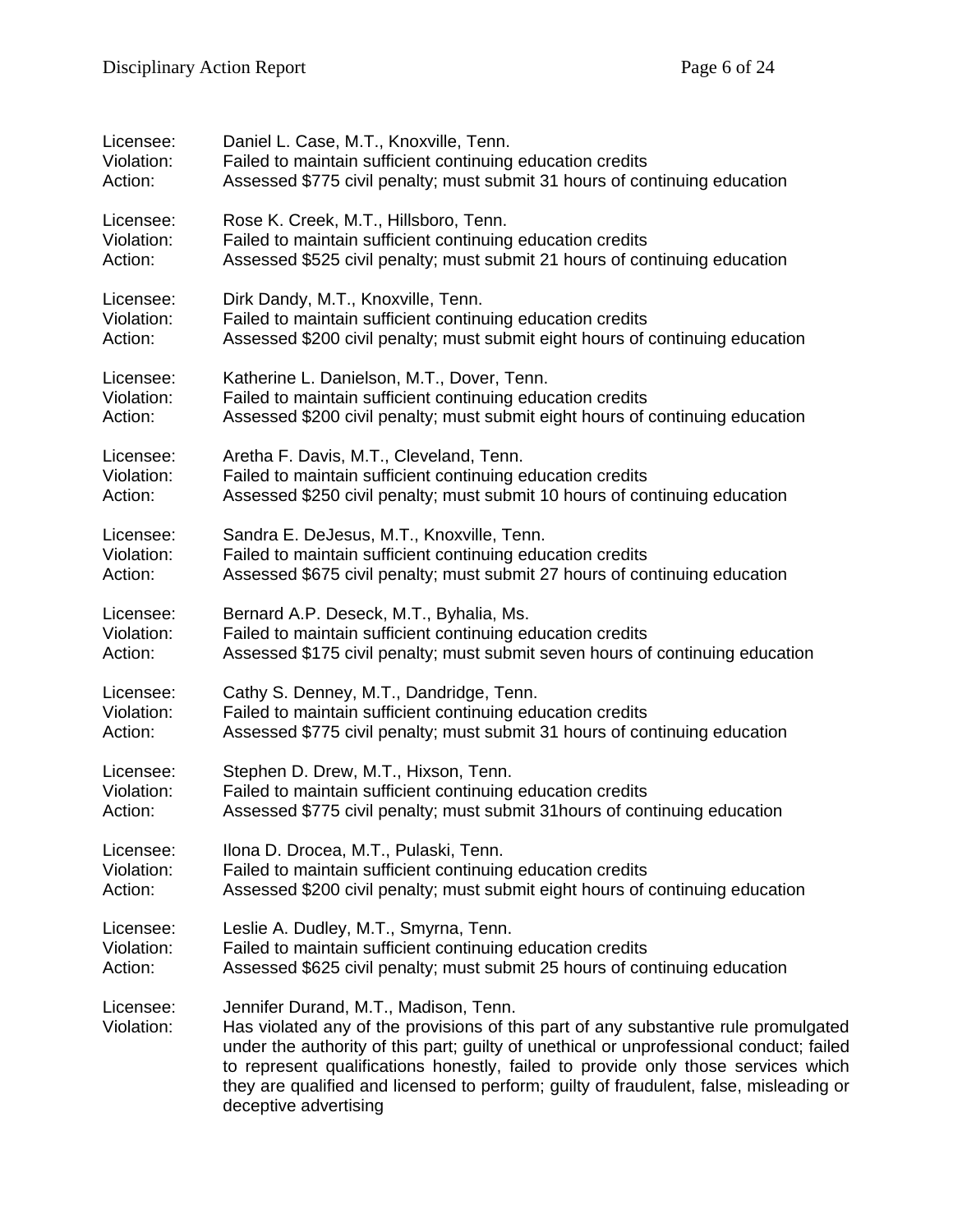| Action:    | License reprimanded; cease and desist from advertising or performing services<br>outside the scope of practice of a licensed massage therapist |
|------------|------------------------------------------------------------------------------------------------------------------------------------------------|
| Licensee:  | Mary R. Eubank, M.T., Nashville, Tenn.                                                                                                         |
| Violation: | Failed to maintain sufficient continuing education credits                                                                                     |
| Action:    | Assessed \$200 civil penalty; must submit eight hours of continuing education                                                                  |
| Licensee:  | James L. Flynn, M.T., Rockford, Tenn.                                                                                                          |
| Violation: | Failed to maintain sufficient continuing education credits                                                                                     |
| Action:    | Assessed \$275 civil penalty; must submit eleven hours of continuing education                                                                 |
| Licensee:  | Coral L. Franklin, M.T., Johnson City, Tenn.                                                                                                   |
| Violation: | Failed to maintain sufficient continuing education credits                                                                                     |
| Action:    | Assessed \$675 civil penalty; must submit 27 hours of continuing education                                                                     |
| Licensee:  | Robin L. Frazier, M.T., Nashville, Tenn.                                                                                                       |
| Violation: | Failed to maintain sufficient continuing education credits                                                                                     |
| Action:    | Assessed \$775 civil penalty; must submit 31 hours of continuing education                                                                     |
| Licensee:  | Hallie A. Freeman, M.T., Arlington, Tenn.                                                                                                      |
| Violation: | Failed to maintain sufficient continuing education credits                                                                                     |
| Action:    | Assessed \$200 civil penalty; must submit eight hours of continuing education                                                                  |
| Licensee:  | Lonne Green, M.T., College Grove, Tenn.                                                                                                        |
| Violation: | Failed to maintain sufficient continuing education credits                                                                                     |
| Action:    | Assessed \$775 civil penalty; must submit 31 hours of continuing education                                                                     |
| Licensee:  | Dana L. Greer, M.T., Springfield, Tenn.                                                                                                        |
| Violation: | Failed to maintain sufficient continuing education credits                                                                                     |
| Action:    | Assessed \$200 civil penalty; must submit eight hours of continuing education                                                                  |
| Licensee:  | John D. Grayson, M.T., Johnson City, Tenn.                                                                                                     |
| Violation: | Failed to maintain sufficient continuing education credits                                                                                     |
| Action:    | Assessed \$225 civil penalty; must submit nine hours of continuing education                                                                   |
| Licensee:  | Christy Hillger, M.T., Nashville, Tenn.                                                                                                        |
| Violation: | Failed to maintain sufficient continuing education credits                                                                                     |
| Action:    | Assessed \$325 civil penalty; must submit 13 hours of continuing education                                                                     |
| Licensee:  | Gwendolyn J. Hillis, M.T., McMinnville, Tenn.                                                                                                  |
| Violation: | Practicing on expired license                                                                                                                  |
| Action:    | Assessed \$200 civil penalty                                                                                                                   |
| Licensee:  | Amy N. Hoover, M.T., Chuckey, Tenn.                                                                                                            |
| Violation: | Failed to maintain sufficient continuing education credits                                                                                     |
| Action:    | Assessed \$225 civil penalty; must nine eight hours of continuing education                                                                    |
| Licensee:  | Anne L. Horgan, M.T., Pikeville, Tenn.                                                                                                         |
| Violation: | Failed to maintain sufficient continuing education credits                                                                                     |
| Action:    | Assessed \$425 civil penalty; must submit 17 hours of continuing education                                                                     |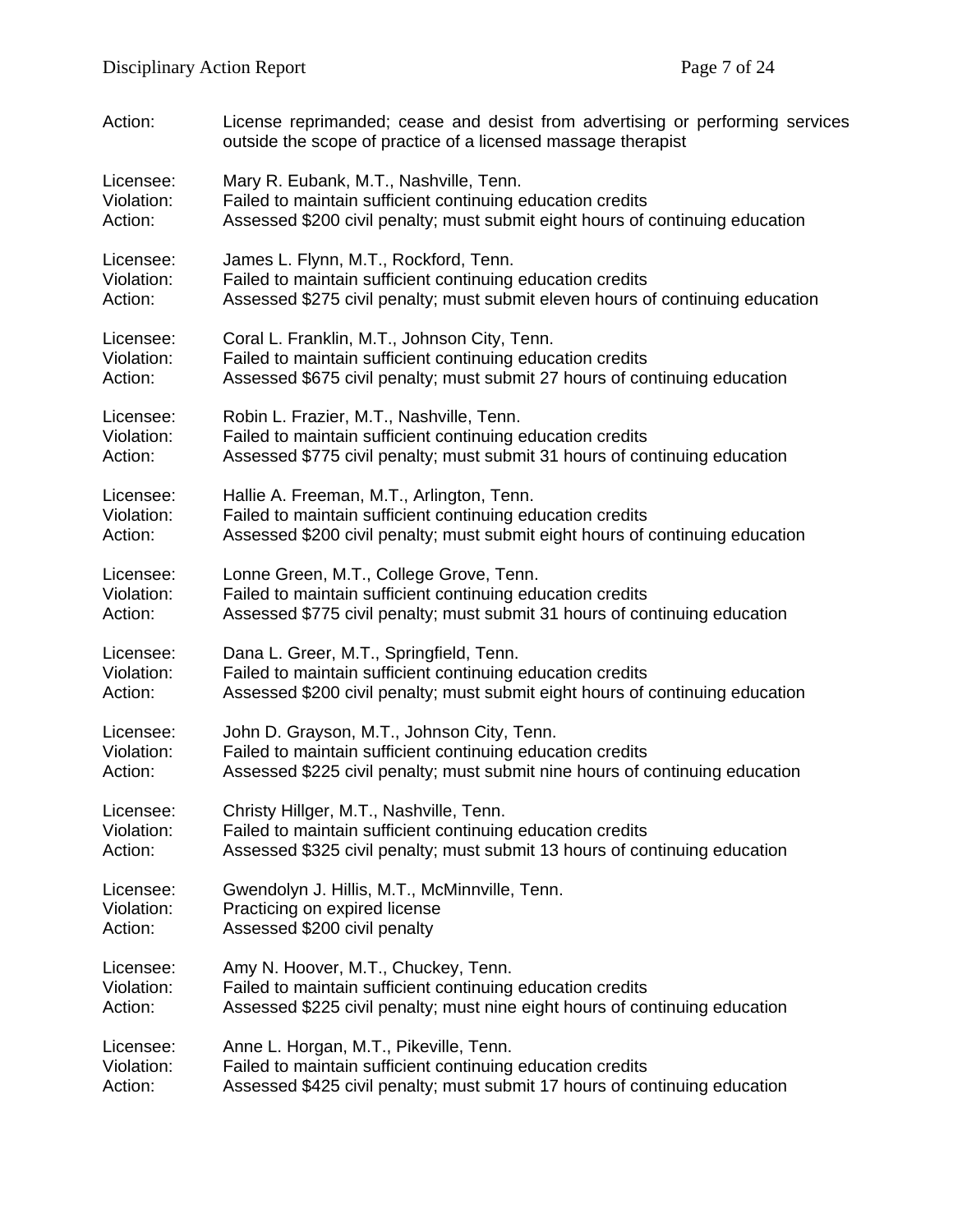| Licensee:  | Charlie E. Jackson, M.T., Knoxville, Tenn.                                    |
|------------|-------------------------------------------------------------------------------|
| Violation: | Practicing on expired license                                                 |
| Action:    | Assessed \$700 civil penalty                                                  |
| Licensee:  | Crystal Johnson, M.T., Memphis, Tenn.                                         |
| Violation: | Failed to maintain sufficient continuing education credits                    |
| Action:    | Assessed \$775 civil penalty; must submit 31 hours of continuing education    |
| Licensee:  | Elizabeth N. Johnson, M.T., Nashville, Tenn.                                  |
| Violation: | Failed to maintain sufficient continuing education credits                    |
| Action:    | Assessed \$250 civil penalty; must submit 10 hours of continuing education    |
| Licensee:  | Darlene C. Jones, M.T., Sale Creek, Tenn.                                     |
| Violation: | Failed to maintain sufficient continuing education credits                    |
| Action:    | Assessed \$200 civil penalty; must submit eight hours of continuing education |
| Licensee:  | Kellye E. Keyes, M.T., Gallatin, Tenn.                                        |
| Violation: | Failed to maintain sufficient continuing education credits                    |
| Action:    | Assessed \$425 civil penalty; must submit 17 hours of continuing education    |
| Licensee:  | Rebecca I. Kroll, M.T., College Grove, Tenn.                                  |
| Violation: | Failed to maintain sufficient continuing education credits                    |
| Action:    | Assessed \$775 civil penalty; must submit 31 hours of continuing education    |
| Licensee:  | Ronnie Leavy, M.T., Cordova, Tenn.                                            |
| Violation: | Failed to maintain sufficient continuing education credits                    |
| Action:    | Assessed \$475 civil penalty; must submit 19 hours of continuing education    |
| Licensee:  | Barbara D. Lee, M.T., Kingsport, Tenn.                                        |
| Violation: | Failed to maintain sufficient continuing education credits                    |
| Action:    | Assessed \$525 civil penalty; must submit 21 hours of continuing education    |
| Licensee:  | Sarah J. Lee, M.T., Morristown, Tenn.                                         |
| Violation: | Failed to maintain sufficient continuing education credits                    |
| Action:    | Assessed \$200 civil penalty; must submit eight hours of continuing education |
| Licensee:  | Kylie S. Love, M.T., Maryville, Tenn.                                         |
| Violation: | Failed to maintain sufficient continuing education credits                    |
| Action:    | Assessed \$775 civil penalty; must submit 31 hours of continuing education    |
| Licensee:  | Giselle L. Lovelace, M.T., Johnson City, Tenn.                                |
| Violation: | Failed to maintain sufficient continuing education credits                    |
| Action:    | Assessed \$775 civil penalty; must submit 31 hours of continuing education    |
| Licensee:  | Mary E. Lovingood, M.T., Riceville, Tenn.                                     |
| Violation: | Failed to maintain sufficient continuing education credits                    |
| Action:    | Assessed \$775 civil penalty; must submit 31 hours of continuing education    |
| Licensee:  | Lisa M. Mannarino, M.T., Maryville, Tenn.                                     |
| Violation: | Failed to maintain sufficient continuing education credits                    |
| Action:    | Assessed \$775 civil penalty; must submit 31 hours of continuing education    |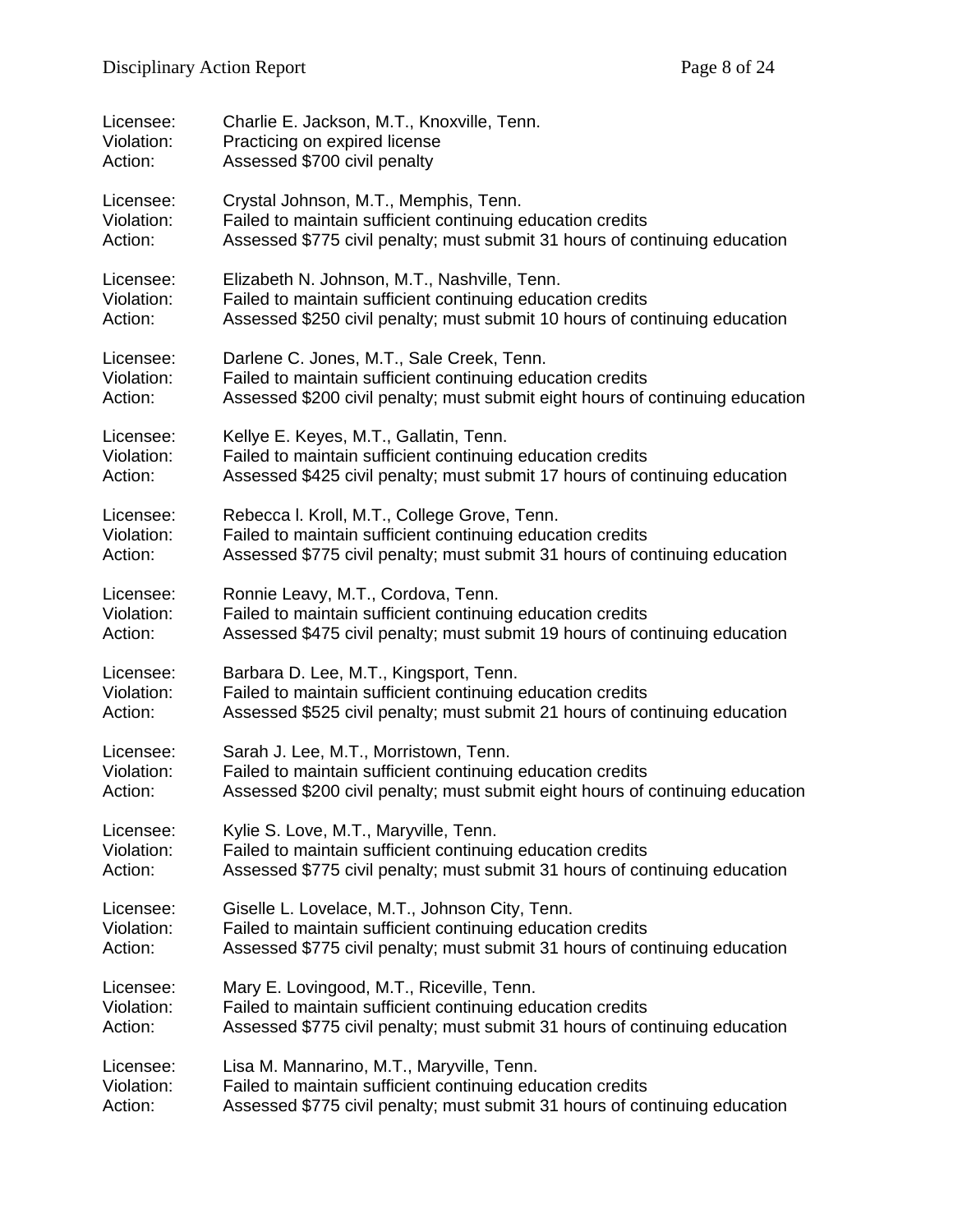| Licensee:  | Ila M. Massey, M.T., Lawrenceburg, Tenn.                                       |
|------------|--------------------------------------------------------------------------------|
| Violation: | Failed to maintain sufficient continuing education credits                     |
| Action:    | Assessed \$775 civil penalty; must submit 31 hours of continuing education     |
| Licensee:  | Marica R. Matthews, M.T., Memphis, Tenn.                                       |
| Violation: | Failed to maintain sufficient continuing education credits                     |
| Action:    | Assessed \$275 civil penalty; must submit eleven hours of continuing education |
| Licensee:  | Rebecca S. Mitchell, M.T., Nashville, Tenn.                                    |
| Violation: | Failed to maintain sufficient continuing education credits                     |
| Action:    | Assessed \$225 civil penalty; must submit nine hours of continuing education   |
| Licensee:  | Angela K. Mountain, M.T., Monterey, Tenn.                                      |
| Violation: | Failed to maintain sufficient continuing education credits                     |
| Action:    | Assessed \$375 civil penalty; must submit 15 hours of continuing education     |
| Licensee:  | S. Darleene Nabors, M.T., Bristol, Tenn.                                       |
| Violation: | Failed to maintain sufficient continuing education credits                     |
| Action:    | Assessed \$200 civil penalty; must submit eight hours of continuing education  |
| Licensee:  | Kelda J. Olson, M.T., Nashville, Tenn.                                         |
| Violation: | Failed to maintain sufficient continuing education credits                     |
| Action:    | Assessed \$350 civil penalty; must submit 14 hours of continuing education     |
| Licensee:  | Christopher L. Pennington, M.T., Nashville, Tenn.                              |
| Violation: | Failed to maintain sufficient continuing education credits                     |
| Action:    | Assessed \$775 civil penalty; must submit 31 hours of continuing education     |
| Licensee:  | Sherrie L. Phillips, M.T., Spring Hill, Tenn.                                  |
| Violation: | Failed to maintain sufficient continuing education credits                     |
| Action:    | Assessed \$775 civil penalty; must submit 31 hours of continuing education     |
| Licensee:  | Ina W. Pryor, M.T., Memphis, Tenn.                                             |
| Violation: | Failed to maintain sufficient continuing education credits                     |
| Action:    | Assessed \$675 civil penalty; must submit 27 hours of continuing education     |
| Licensee:  | David M. Pierre, M.T., Winchester, Tenn.                                       |
| Violation: | Failed to maintain sufficient continuing education credits                     |
| Action:    | Assessed \$200 civil penalty; must submit eight hours of continuing education  |
| Licensee:  | Brandon D. Parsons, M.T., Mt. Juliet, Tenn.                                    |
| Violation: | Failed to maintain sufficient continuing education credits                     |
| Action:    | Assessed \$675 civil penalty; must submit 27 hours of continuing education     |
| Licensee:  | Sylvia R. Rivers, M.T., Signal Mountain, Tenn.                                 |
| Violation: | Failed to maintain sufficient continuing education credits                     |
| Action:    | Assessed \$175 civil penalty; must submit seven hours of continuing education  |
| Licensee:  | Gretchen N. Ruiz, M.T., Chattanooga, Tenn.                                     |
| Violation: | Failed to maintain sufficient continuing education credits                     |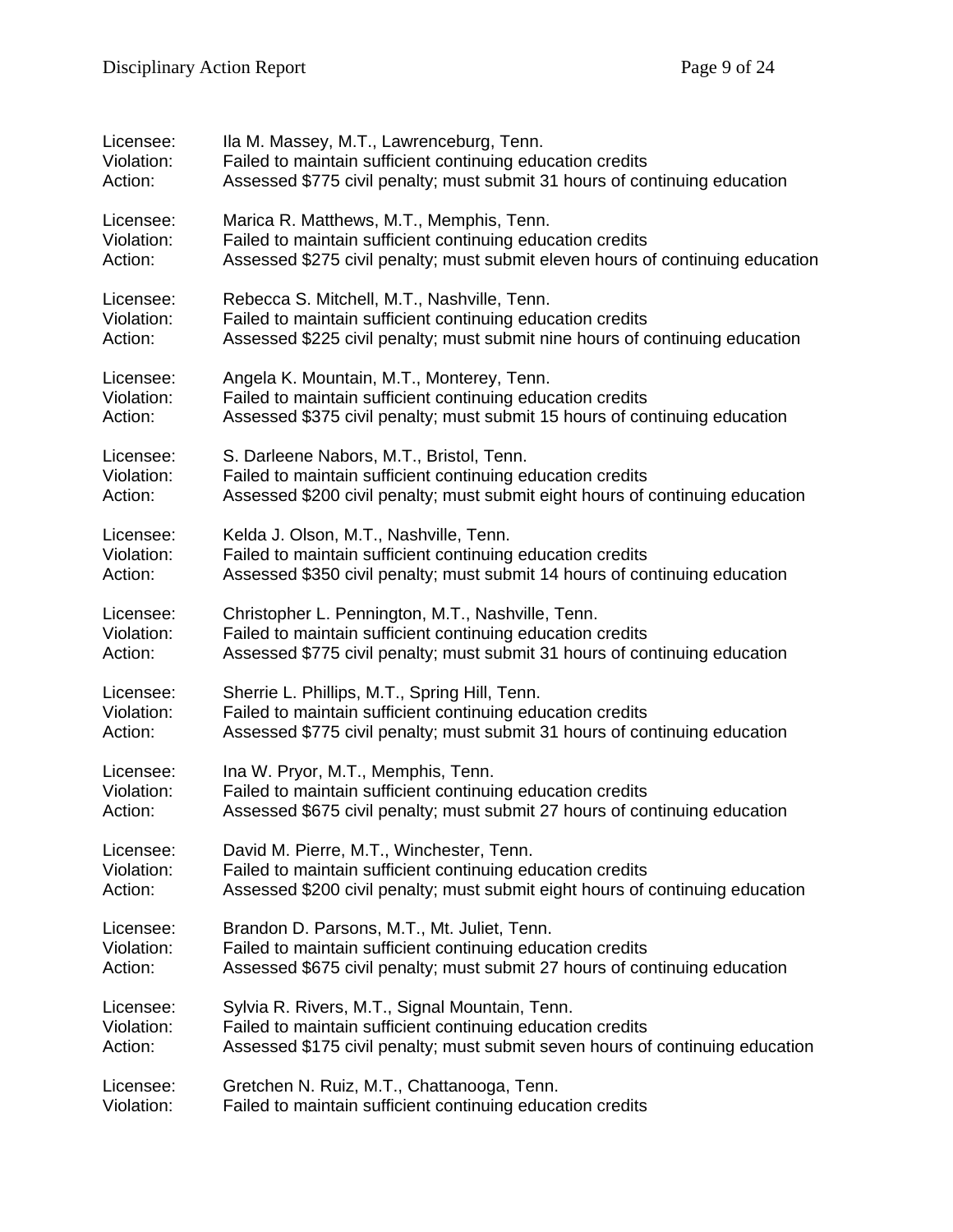| Action:    | Assessed \$675 civil penalty; must submit 27 hours of continuing education    |
|------------|-------------------------------------------------------------------------------|
| Licensee:  | Jessica M. Scott, M.T., Bethpage, Tenn.                                       |
| Violation: | Failed to maintain sufficient continuing education credits                    |
| Action:    | Assessed \$175 civil penalty; must submit seven hours of continuing education |
| Licensee:  | Lisa F. Seibert, M.T., Nolensville, Tenn.                                     |
| Violation: | Failed to maintain sufficient continuing education credits                    |
| Action:    | Assessed \$675 civil penalty; must submit 27 hours of continuing education    |
| Licensee:  | Heidi M. Sievers, M.T., Clarksville, Tenn.                                    |
| Violation: | Failed to maintain sufficient continuing education credits                    |
| Action:    | Assessed \$200 civil penalty; must submit eight hours of continuing education |
| Licensee:  | Cammie L. Sells, M.T., Murfreesboro, Tenn.                                    |
| Violation: | Failed to maintain sufficient continuing education credits                    |
| Action:    | Assessed \$775 civil penalty; must submit 31 hours of continuing education    |
| Licensee:  | Brittney M. Smith, M.T., Bartlett, Tenn.                                      |
| Violation: | Failed to maintain sufficient continuing education credits                    |
| Action:    | Assessed \$775 civil penalty; must submit 31 hours of continuing education    |
| Licensee:  | Donna L. Smith, M.T., Walland, Tenn.                                          |
| Violation: | Failed to maintain sufficient continuing education credits                    |
| Action:    | Assessed \$200 civil penalty; must submit eight hours of continuing education |
| Licensee:  | Kristi R. Springer, M.T., Oakland, Tenn.                                      |
| Violation: | Failed to maintain sufficient continuing education credits                    |
| Action:    | Assessed \$775 civil penalty; must submit 31 hours of continuing education    |
| Licensee:  | George P. St. Onge, M.T., Hermitage, Tenn.                                    |
| Violation: | Failed to maintain sufficient continuing education credits                    |
| Action:    | Assessed \$775 civil penalty; must submit 31 hours of continuing education    |
| Licensee:  | Russell W. Steele, M.T., Fayetteville, Tenn.                                  |
| Violation: | Failed to maintain sufficient continuing education credits                    |
| Action:    | Assessed \$775 civil penalty; must submit 31 hours of continuing education    |
| Licensee:  | Virginia L Steenhuis, M.T., Christiana, Tenn.                                 |
| Violation: | Failed to maintain sufficient continuing education credits                    |
| Action:    | Assessed \$250 civil penalty; must submit 10 hours of continuing education    |
| Licensee:  | Lainie D. Stubblefield, M.T., Franklin, Tenn.                                 |
| Violation: | Failed to maintain sufficient continuing education credits                    |
| Action:    | Assessed \$250 civil penalty; must submit 10 hours of continuing education    |
| Licensee:  | Reppond C. Valentine, M.T., Antioch, Tenn.                                    |
| Violation: | Failed to maintain sufficient continuing education credits                    |
| Action:    | Assessed \$200 civil penalty; must submit eight hours of continuing education |
| Licensee:  | Jessica Van Cuyk, M.T., Clarksville, Tenn.                                    |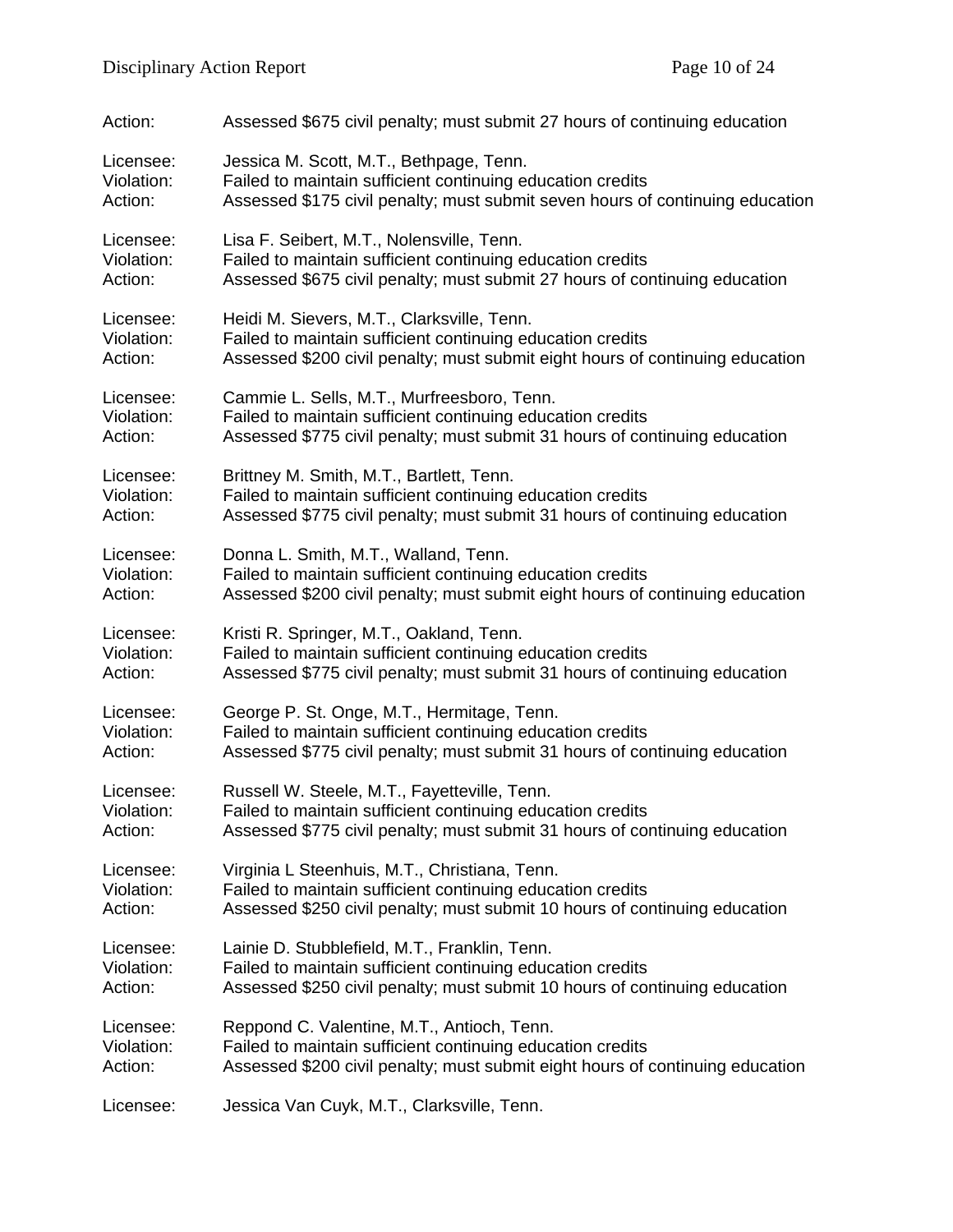| Violation: | Failed to maintain sufficient continuing education credits                    |
|------------|-------------------------------------------------------------------------------|
| Action:    | Assessed \$275 civil penalty; must submit 11 hours of continuing education    |
| Licensee:  | Lucinda Wagner, M.T., Kingsport, Tenn.                                        |
| Violation: | Failed to maintain sufficient continuing education credits                    |
| Action:    | Assessed \$200 civil penalty; must submit eight hours of continuing education |
| Licensee:  | Dorian E. Walker, M.T., Antioch, Tenn.                                        |
| Violation: | Failed to maintain sufficient continuing education credits                    |
| Action:    | Assessed \$675 civil penalty; must submit 27 hours of continuing education    |
| Licensee:  | Charlita L. Wellington, M.T., Chattanooga, Tenn.                              |
| Violation: | Failed to maintain sufficient continuing education credits                    |
| Action:    | Assessed \$775 civil penalty; must submit 31 hours of continuing education    |
| Licensee:  | Randy L. Wilcox, M.T., Johnson City, Tenn.                                    |
| Violation: | Failed to maintain sufficient continuing education credits                    |
| Action:    | Assessed \$475 civil penalty; must submit 19 hours of continuing education    |
| Licensee:  | Selena M. Williams, M.T., Madisonville, Tenn.                                 |
| Violation: | Failed to maintain sufficient continuing education credits                    |
| Action:    | Assessed \$200 civil penalty; must submit eight hours of continuing education |
| Licensee:  | Tia P. Williams, M.T., Bartlett, Tenn.                                        |
| Violation: | Failed to maintain sufficient continuing education credits                    |
| Action:    | Assessed \$775 civil penalty; must submit 31 hours of continuing education    |
| Licensee:  | Aurora Wray, M.T., Cookeville, Tenn.                                          |
| Violation: | Failed to maintain sufficient continuing education credits                    |
| Action:    | Assessed \$475 civil penalty; must submit 19 hours of continuing education    |
| Licensee:  | Elaine J. Ziemba, M.T., Spring Hill, Tenn.                                    |
| Violation: | Failed to maintain sufficient continuing education credits                    |
| Action:    | Assessed \$200 civil penalty; must submit eight hours of continuing education |

### **BOARD OF MEDICAL EXAMINERS**

Licensee: Larry E. Perry, M.D., Oneida, Tenn. Violation: Unprofessional, dishonorable or unethical conduct; gross malpractice, or a pattern of continued or repeated malpractice, ignorance, negligence or incompetence in the course of medical practice; dispensing, prescribing or otherwise distributing any controlled substance or other drug not in the course of professional practice, or not in good faith to relieve pain and suffering, or not to cure an ailment, physical infirmity or disease, or in amounts and/or for during not medically necessary, advisable or justified for a diagnosed condition; action taken by the Commonwealth of Kentucky Action: License revoked; assessed costs

Licensee: Tommy C. Thompson, M.D., Memphis, Tenn. Violation: Unprofessional, dishonorable or unethical conduct; failed to furnish to a patient or a patient's authorized representative a copy or summary of such patient's medical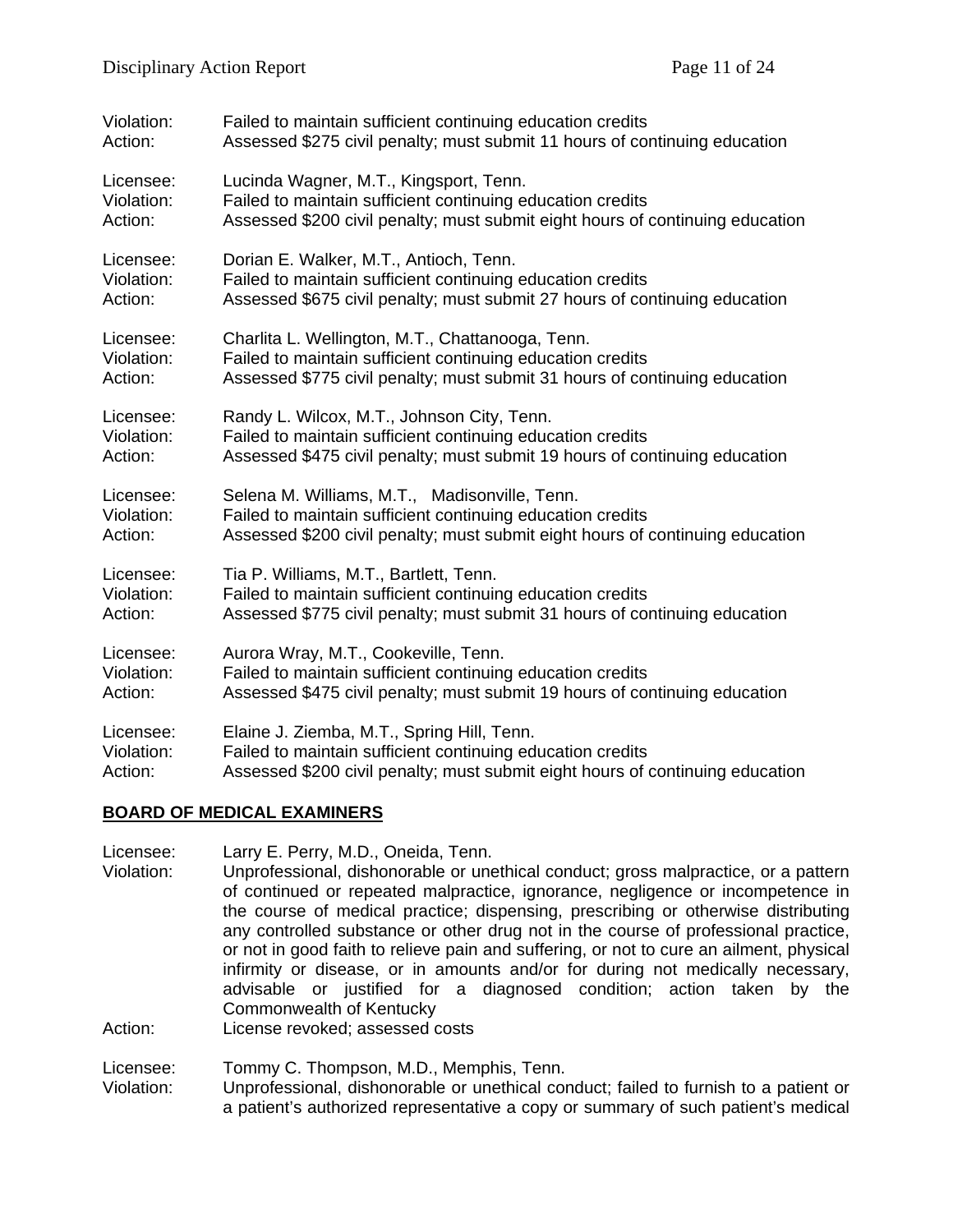records, at the option of the health care provider within ten working days upon request in writing by the patient or such representative Action: License reprimanded; must meet certain terms and conditions; assessed \$5,000 civil penalty, plus costs

#### **MEDICAL LABORATORY BOARD**

| Licensee:                          | Ricky L. Blankenship, Med. Lab. Sup., Carthage, Tenn.                                                                                                                                                                |
|------------------------------------|----------------------------------------------------------------------------------------------------------------------------------------------------------------------------------------------------------------------|
| Violation:                         | Failed to maintain sufficient continuing education credits                                                                                                                                                           |
| Action:                            | License voluntarily surrendered                                                                                                                                                                                      |
| Licensee:                          | Reola V. Edwards-McGhee, Sp. Analyst, Memphis, Tenn.                                                                                                                                                                 |
| Violation:                         | Failed to maintain sufficient continuing education credits                                                                                                                                                           |
| Action:                            | License voluntarily surrendered; must meet certain terms and conditions                                                                                                                                              |
| Licensee:                          | Nancy C. Hatch, M.T, Jackson, Tenn.                                                                                                                                                                                  |
| Violation:                         | Failed to maintain sufficient continuing education credits                                                                                                                                                           |
| Action:                            | License voluntarily surrendered                                                                                                                                                                                      |
| Licensee:                          | Lisa C. Hire, M.T., Clinton, Tenn.                                                                                                                                                                                   |
| Violation:                         | Failed to maintain sufficient continuing education credits                                                                                                                                                           |
| Action:                            | License suspended; must meet certain terms and conditions                                                                                                                                                            |
| Licensee:<br>Violation:<br>Action: | Margaret W. Holland, M.T., Elizabethton, Tenn.<br>Failed to maintain sufficient continuing education credits<br>License voluntarily surrendered; must meet certain terms and conditions before<br>reapplying         |
| Licensee:                          | Patty W. Holmes, M.T., Memphis, Tenn.                                                                                                                                                                                |
| Violation:                         | Failed to maintain sufficient continuing education credits                                                                                                                                                           |
| Action:                            | License voluntarily surrendered                                                                                                                                                                                      |
| Licensee:                          | Phyllis N. Nix, M.L.T., Semmes, AL.                                                                                                                                                                                  |
| Violation:                         | Failed to maintain sufficient continuing education credits                                                                                                                                                           |
| Action:                            | License voluntarily surrendered                                                                                                                                                                                      |
| Licensee:<br>Violation:<br>Action: | Brenda D. Nowlin, M.T., Memphis, Tenn.<br>Failed to maintain sufficient continuing education credits<br>License voluntarily surrendered; must meet certain terms and conditions before<br>reapplying                 |
| Licensee:                          | Pathology Consultants of America Southeast, Columbia, Tenn.                                                                                                                                                          |
| Violation:                         | Violation of rules regarding patient test management                                                                                                                                                                 |
| Action:                            | Assessed \$2,000 civil penalty                                                                                                                                                                                       |
| Licensee:<br>Violation:<br>Action: | Elizabeth B. Pryor, Med. Lab. Sup., Chattanooga, Tenn.<br>Failed to maintain sufficient continuing education credits<br>License voluntarily surrendered; must meet certain terms and conditions before<br>reapplying |
| Licensee:                          | Melanie K. Smith, M.L.T., Nashville, Tenn.                                                                                                                                                                           |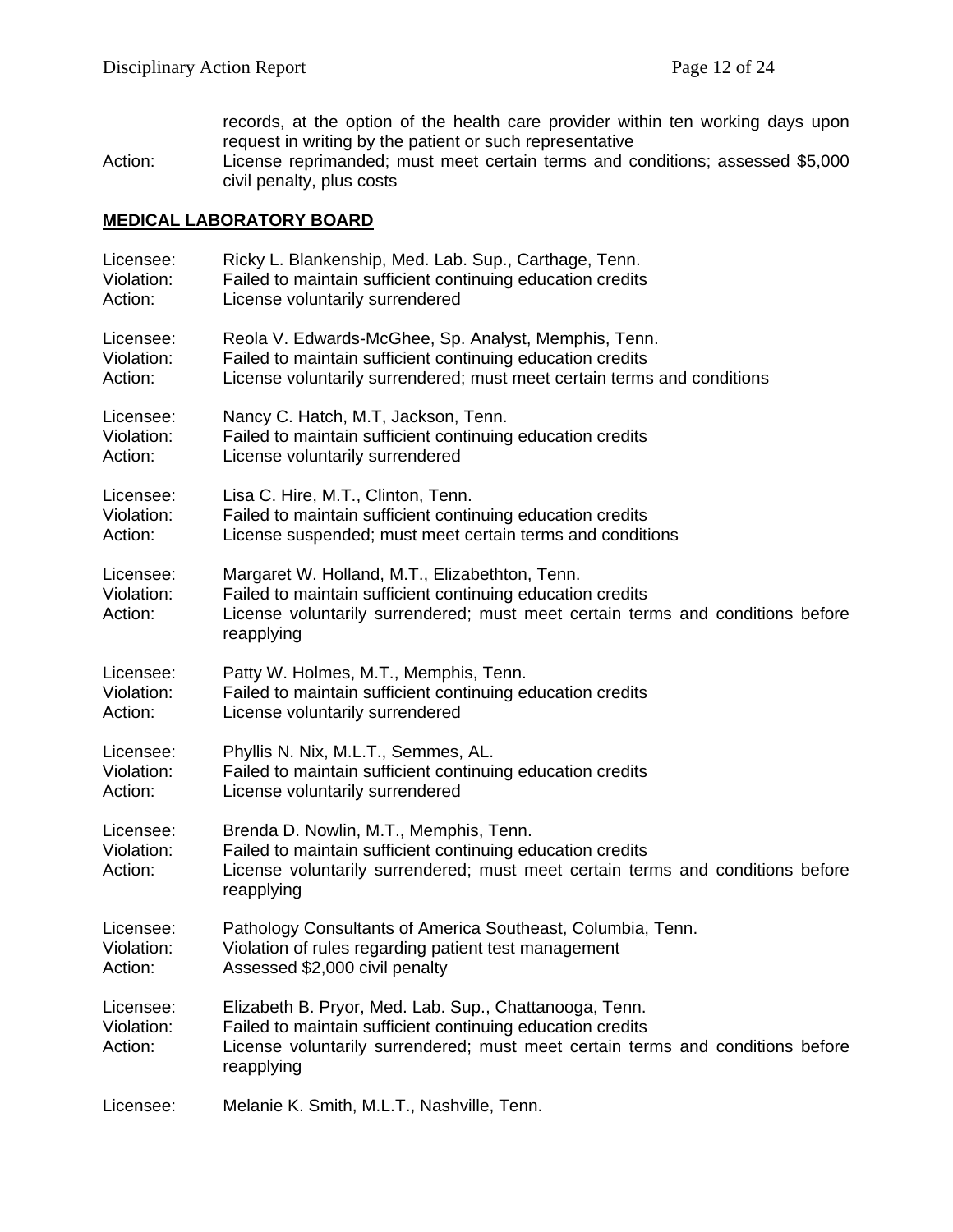| Violation:                         | Failed to maintain sufficient continuing education credits                                                                                                                                              |
|------------------------------------|---------------------------------------------------------------------------------------------------------------------------------------------------------------------------------------------------------|
| Action:                            | License suspended; must meet certain terms and conditions                                                                                                                                               |
| Licensee:                          | Ivory M. Torrance, M.L.T., Memphis, Tenn.                                                                                                                                                               |
| Violation:                         | Failed to maintain sufficient continuing education credits                                                                                                                                              |
| Action:                            | License voluntarily surrendered                                                                                                                                                                         |
| Licensee:<br>Violation:<br>Action: | Katie D. Williams, M.L.T., Memphis, Tenn.<br>Failed to maintain sufficient continuing education credits<br>License voluntarily surrendered; must meet certain terms and conditions before<br>reapplying |
| Licensee:<br>Violation:<br>Action: | Gary A. Worley, M.T., Fairview, Tenn.<br>Failed to maintain sufficient continuing education credits<br>License voluntarily surrendered; must meet certain terms and conditions before<br>reapplying     |

### **BOARD OF NURSING**

| Licensee:<br>Violation:<br>Action: | Ahmed N. Abuelouf, R.N., Memphis, Tenn.<br>Unprofessional conduct; intentionally or negligently causing physical or emotional<br>injury to a patient; failure to maintain a record of each patient which accurately<br>reflects the nursing problems and interventions for the patient and/or failure to<br>maintain a record for each patient which accurately reflects the name and title of<br>the nurse providing care; abandoning or neglecting a patient requiring nursing<br>care; engaging in acts of dishonesty which relate to the practice of nursing<br>License placed on probation for one year; must meet certain terms and conditions                                                                                                                                                                |
|------------------------------------|---------------------------------------------------------------------------------------------------------------------------------------------------------------------------------------------------------------------------------------------------------------------------------------------------------------------------------------------------------------------------------------------------------------------------------------------------------------------------------------------------------------------------------------------------------------------------------------------------------------------------------------------------------------------------------------------------------------------------------------------------------------------------------------------------------------------|
| Licensee:<br>Violation:<br>Action: | Melissa D. Arms, L.P.N., Cookeville, Tenn.<br>Failed to pay student loan<br>License suspended                                                                                                                                                                                                                                                                                                                                                                                                                                                                                                                                                                                                                                                                                                                       |
| Licensee:<br>Violation:<br>Action: | Glenda S. Baldwin, R.N., Memphis, Tenn.<br>Unprofessional conduct; being under the influence of alcoholic beverages, or<br>under the influence of drugs which impair judgment while on duty in any health<br>care facility, school, institution or other work place location; action taken by the<br>state of Arkansas<br>License revoked; revocation stayed; license suspended; must meet certain terms<br>and conditions; assessed costs                                                                                                                                                                                                                                                                                                                                                                          |
| Licensee:<br>Violation:            | Jamal A. Bekhtyar, R.N., White House, Tenn.<br>Unfit or incompetent by reason of negligence, habits or other cause;<br>unprofessional conduct; the use of any intoxicating beverage or illegal use of any<br>narcotic or dangerous drug while on duty in any health care facility, school,<br>institution, or other work place location; being under the influence of alcoholic<br>beverages, or under the influence of drugs which impair judgment while on duty in<br>any health care facility, school, in situation or other work place location;<br>abandoning or neglecting a patient requiring nursing care; making false or<br>materially incorrect, inconsistent or unintelligible entries in any patient records or in<br>the records of any health care facility, school, institution or other work place |

location pertaining to obtaining, possessing or administration of any controlled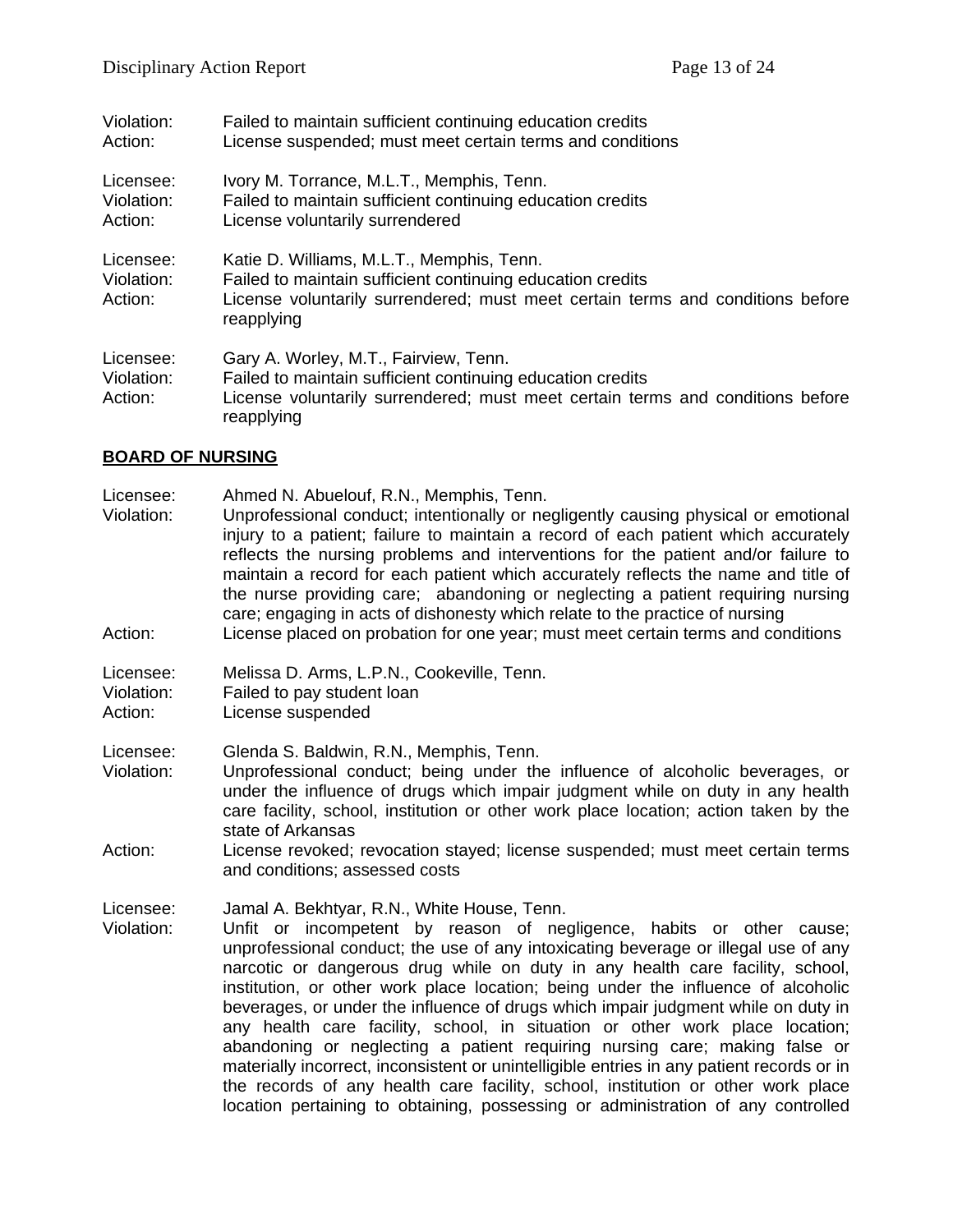substance as defined in the Federal Controlled Substances Act; unauthorized use or removal of narcotics, drugs, supplies, or equipment from any health care facility, school, institution, or other work place location

Action: License revoked

Licensee: James P. Bennett, R.N., Clinton, IN.

Violation: Unprofessional conduct; unauthorized use or removal of narcotics, drugs, supplies, or equipment from any health care facility, school, institution, or other work place location; action taken by the states of Indiana and Florida Action: License voluntarily surrendered/revoked

Licensee: Tony M. Brown, R.N., White House, Tenn.

- Violation: Unprofessional Conduct; making false or materially incorrect, inconsistent or unintelligible entries in any patient records or in the records of any health care facility, school, possessing or administration of any controlled substance as defined in the Federal Controlled Substances Act; unauthorized use or removal of narcotics, drugs, supplies, or equipment from any health care facility, school, institution, or other work place location; the use of any intoxicating beverage or illegal use of any narcotic or dangerous drug while on duty in any health care facility, school, institution, or other work place location; being under the influence of alcoholic beverages, or under the influence of drugs which impair judgment while on duty in any health care facility, school, in situation or other work place location
- Action: License revoked; revocation stayed; license suspended; must meet certain terms and conditions

Licensee: Alecia K. Bybee, L.P.N., Gainesboro, Tenn.

Violation: Guilty of a crime; unfit or incompetent by reason of negligence, habits or other cause; unprofessional conduct; engaging in acts of dishonesty which relate to the practice of nursing

Action: License revoked

Licensee: Jaye L. Caputo, L.P.N., Clarksville, Tenn.

- Violation: Unfit or incompetent by reason of negligence, habits or other cause; unprofessional conduct; intentionally or negligently causing physical or emotional injury to a patient; failure to maintain a record of each patient which accurately reflects the nursing problems and interventions for the patient and/or failure to maintain a record for each patient which accurately reflects the name and title of the nurse providing care; performing nursing techniques or procedures without proper education and practice; engaging in acts of dishonesty which relate to the practice of nursing
- Action: License placed on probation for one year; must meet certain terms and conditions

Licensee: Deanna M. Carroll, L.P.N., Lavergne, Tenn.

Violation: Unfit or incompetent by reason of negligence, habits or other cause; addicted to alcohol or drugs to the degree of interfering with nursing duties; unprofessional conduct; the use of any intoxicating beverage or illegal use of any narcotic or dangerous drug while on duty in any health care facility, school, institution, or other work place location; being under the influence of alcoholic beverages, or under the influence of drugs which impair judgment while on duty in any health care facility, school, in situation or other work place location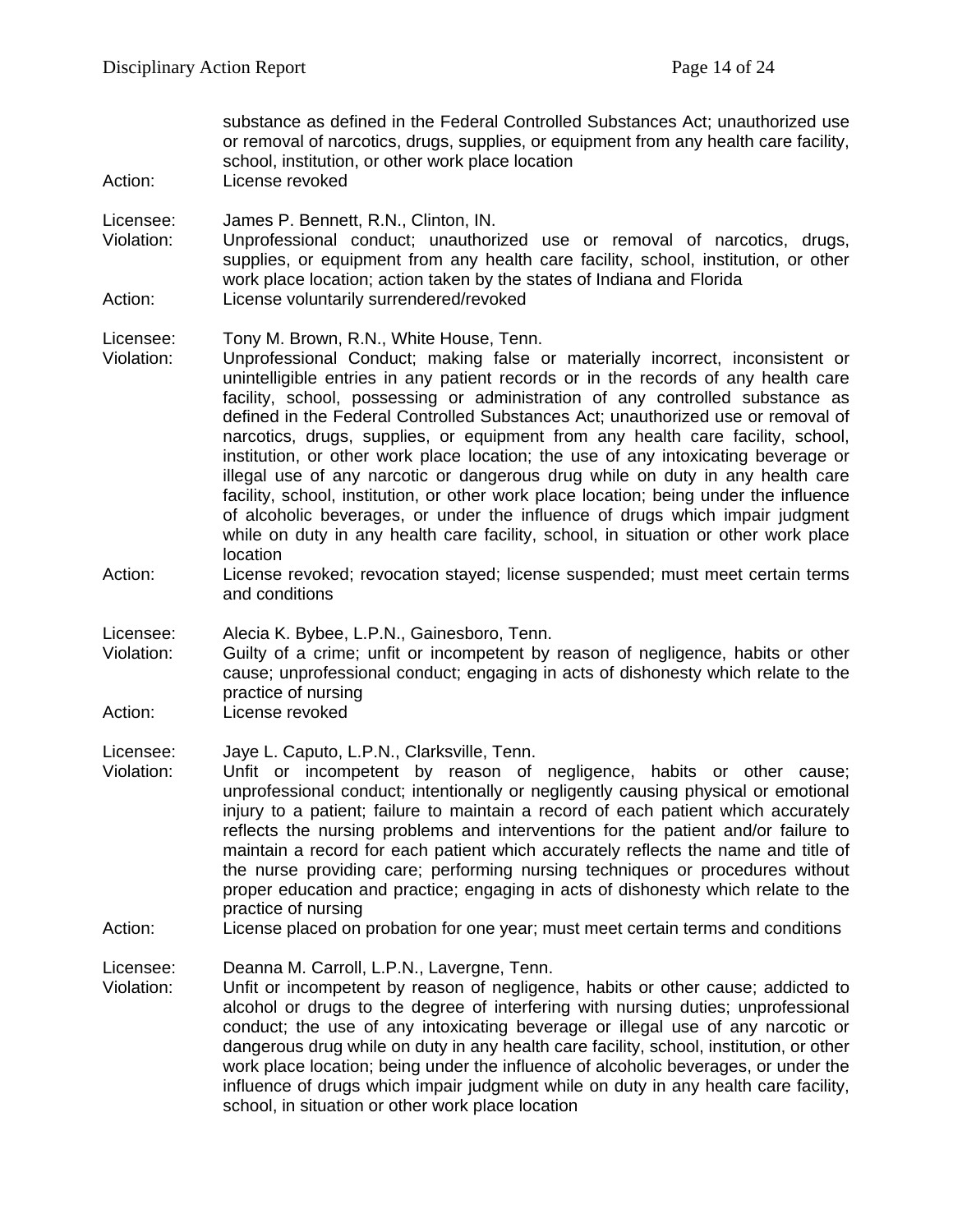| Action:                            | License voluntarily surrendered/revoked; assessed costs                                                                                                                                                                                                                                                                                                                                                                                                                                          |
|------------------------------------|--------------------------------------------------------------------------------------------------------------------------------------------------------------------------------------------------------------------------------------------------------------------------------------------------------------------------------------------------------------------------------------------------------------------------------------------------------------------------------------------------|
| Licensee:<br>Violation:<br>Action: | Lawana R. Coleman, L.P.N., Chattanooga, Tenn.<br>Failed to pay student loan<br>License suspended                                                                                                                                                                                                                                                                                                                                                                                                 |
| Licensee:<br>Violation:<br>Action: | Heather D. Collins, R.N., Franklin, Tenn.<br>Failed to pay student loan<br>License suspended                                                                                                                                                                                                                                                                                                                                                                                                     |
| Licensee:<br>Violation:            | Tiffany R. Conrad, L.P.N., Huntingdon, Tenn.<br>Making false or materially incorrect, inconsistent or unintelligible entries in any<br>patient records or in the records of any health care facility, school, possessing or<br>administration of any controlled substance as defined in the Federal Controlled<br>Substances Act; unauthorized use or removal of narcotics, drugs, supplies, or<br>equipment from any health care facility, school, institution, or other work place<br>location |
| Action:                            | License revoked; revocation stayed; license suspended; must meet certain terms<br>and conditions                                                                                                                                                                                                                                                                                                                                                                                                 |
| Licensee:<br>Violation:<br>Action: | Alison Cox (Boyd), R.N., Chattanooga, Tenn.<br>Failed to pay student loan<br>License suspended                                                                                                                                                                                                                                                                                                                                                                                                   |
| Licensee:<br>Violation:<br>Action: | Heather N. Dalton, L.P.N., Manchester, Tenn.<br>Has violated or attempted to violate, directly or indirectly, or assisted in or abetted<br>the violation of or conspired to violate any provision of this chapter or any lawful<br>order of the board issued pursuant thereto<br>License revoked                                                                                                                                                                                                 |
| Licensee:<br>Violation:<br>Action: | Donna M. Earley, L.P.N., Mt. Juliet, Tenn.<br>Has violated or attempted to violate, directly or indirectly, or assisted in or abetted<br>the violation of or conspired to violate any provision of this chapter or any lawful<br>order of the board issued pursuant thereto<br>License surrendered; assessed costs                                                                                                                                                                               |
| Licensee:<br>Violation:            | Monica L. Esiline, R.N., Blountville, Tenn.<br>Unfit or incompetent by reason of negligence, habits or other cause;<br>unprofessional conduct; failure to maintain a record of each patient which<br>accurately reflects the nursing problems and interventions for the patient and/or<br>failure to maintain a record for each patient which accurately reflects the name and<br>title of the nurse providing care                                                                              |
| Action:                            | License suspended for six months; must meet certain terms and conditions                                                                                                                                                                                                                                                                                                                                                                                                                         |
| Licensee:<br>Violation:            | Merry W. Gaddis, A.P.N., R.N., Knoxville, Tenn.<br>Unprofessional conduct; has violated or attempted to violate, directly or indirectly,<br>or assisted in or abetted the violation of or conspired to violate any provision of this<br>chapter or any lawful order of the board issued pursuant thereto; action taken by<br>another state                                                                                                                                                       |
| Action:                            | License voluntarily surrendered                                                                                                                                                                                                                                                                                                                                                                                                                                                                  |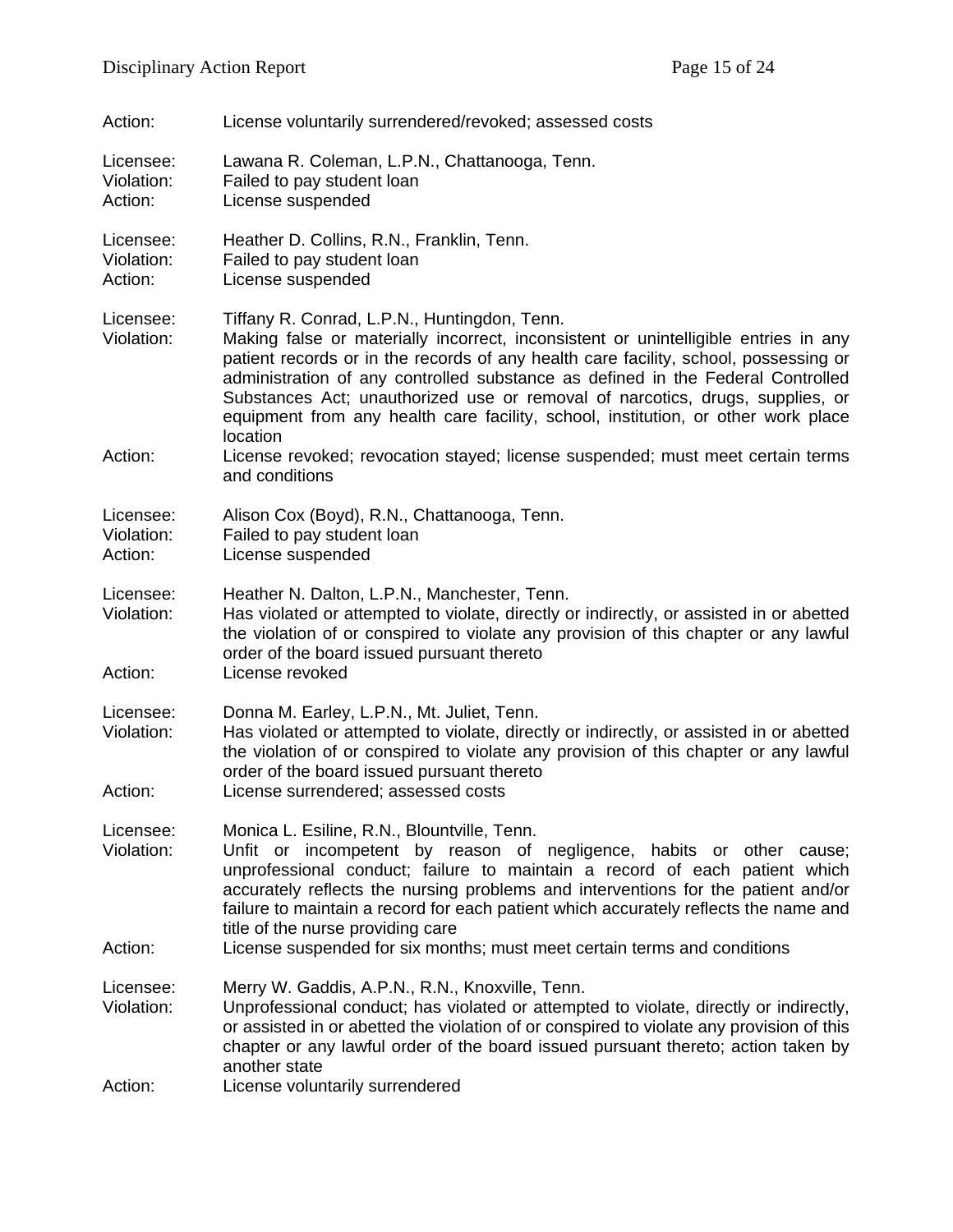| Licensee:<br>Violation:<br>Action: | Jackie L. Gilbert, L.P.N., Bulls Gap, Tenn.<br>Unprofessional conduct; making false or materially incorrect, inconsistent or<br>unintelligible entries in any patient records or in the records of any health care<br>facility, school, possessing or administration of any controlled substance as<br>defined in the Federal Controlled Substances Act; unprofessional conduct<br>License revoked; revocation stayed license suspended; must meet certain terms<br>and conditions                                                                                                                                                                                                                                                                                                                                                                                                                                                                                                     |
|------------------------------------|----------------------------------------------------------------------------------------------------------------------------------------------------------------------------------------------------------------------------------------------------------------------------------------------------------------------------------------------------------------------------------------------------------------------------------------------------------------------------------------------------------------------------------------------------------------------------------------------------------------------------------------------------------------------------------------------------------------------------------------------------------------------------------------------------------------------------------------------------------------------------------------------------------------------------------------------------------------------------------------|
| Licensee:<br>Violation:<br>Action: | Tina S. Gilley, L.P.N., Bell Buckle, Tenn.<br>Intentionally or negligently causing physical or emotional injury to a patient;<br>impersonating another license practitioner; performing nursing techniques or<br>procedures without proper education and practice<br>License placed on probation for one year; must meet certain terms and conditions                                                                                                                                                                                                                                                                                                                                                                                                                                                                                                                                                                                                                                  |
| Licensee:<br>Violation:<br>Action: | Dawn M. Glenn, R.N., Kodak, Tenn.<br>Failed to pay student loan<br>License suspended                                                                                                                                                                                                                                                                                                                                                                                                                                                                                                                                                                                                                                                                                                                                                                                                                                                                                                   |
| Licensee:<br>Violation:            | Callie E. Goble-Hutson, L.P.N., Rock Island, Tenn.<br>Unfit or incompetent by reason of negligence, habits or other cause; addicted to<br>alcohol or drugs to the degree of interfering with nursing duties; unprofessional<br>conduct                                                                                                                                                                                                                                                                                                                                                                                                                                                                                                                                                                                                                                                                                                                                                 |
| Action:                            | License voluntarily surrendered; assessed \$1,000 civil penalty, plus costs                                                                                                                                                                                                                                                                                                                                                                                                                                                                                                                                                                                                                                                                                                                                                                                                                                                                                                            |
| Licensee:<br>Violation:<br>Action: | Brittany M. Goff, R.N., Clarksville, Tenn.<br>Guilty of fraud or deceit in procuring or attempting to procure a license to practice<br>nursing; guilty of a crime<br>License revoked; revocation stayed; license suspended; must meet certain terms<br>and conditions                                                                                                                                                                                                                                                                                                                                                                                                                                                                                                                                                                                                                                                                                                                  |
| Licensee:<br>Violation:<br>Action: | Melissa J. Graybeal, L.P.N., Bluff City, Tenn.<br>Has violated or attempted to violate, directly or indirectly, or assisted in or abetted<br>the violation of or conspired to violate any provision of this chapter or any lawful<br>order of the board issued pursuant thereto<br>License voluntarily surrendered                                                                                                                                                                                                                                                                                                                                                                                                                                                                                                                                                                                                                                                                     |
| Licensee:<br>Violation:<br>Action: | Kimberly D. Hargis, L.P.N., Tracy City, Tenn.<br>Unfit or incompetent by reason of negligence, habits or other cause; addicted to<br>alcohol or drugs to the degree of interfering with nursing duties; unprofessional<br>conduct; unauthorized use or removal of narcotics, drugs, supplies, or equipment<br>from any health care facility, school, institution, or other work place location; the<br>use of any intoxicating beverage or illegal use of any narcotic or dangerous drug<br>while on duty in any health care facility, school, institution, or other work place<br>location; being under the influence of alcoholic beverages, or under the influence<br>of drugs which impair judgment while on duty in any health care facility, school, in<br>situation or other work place location; engaging in acts of dishonesty which relate<br>to the practice of nursing<br>License revoked; revocation stayed; license suspended; must meet certain terms<br>and conditions |
| Licensee:                          | Catherine Hillhouse, R.N., Licensed in Mississippi, Lamar, MS.                                                                                                                                                                                                                                                                                                                                                                                                                                                                                                                                                                                                                                                                                                                                                                                                                                                                                                                         |
|                                    |                                                                                                                                                                                                                                                                                                                                                                                                                                                                                                                                                                                                                                                                                                                                                                                                                                                                                                                                                                                        |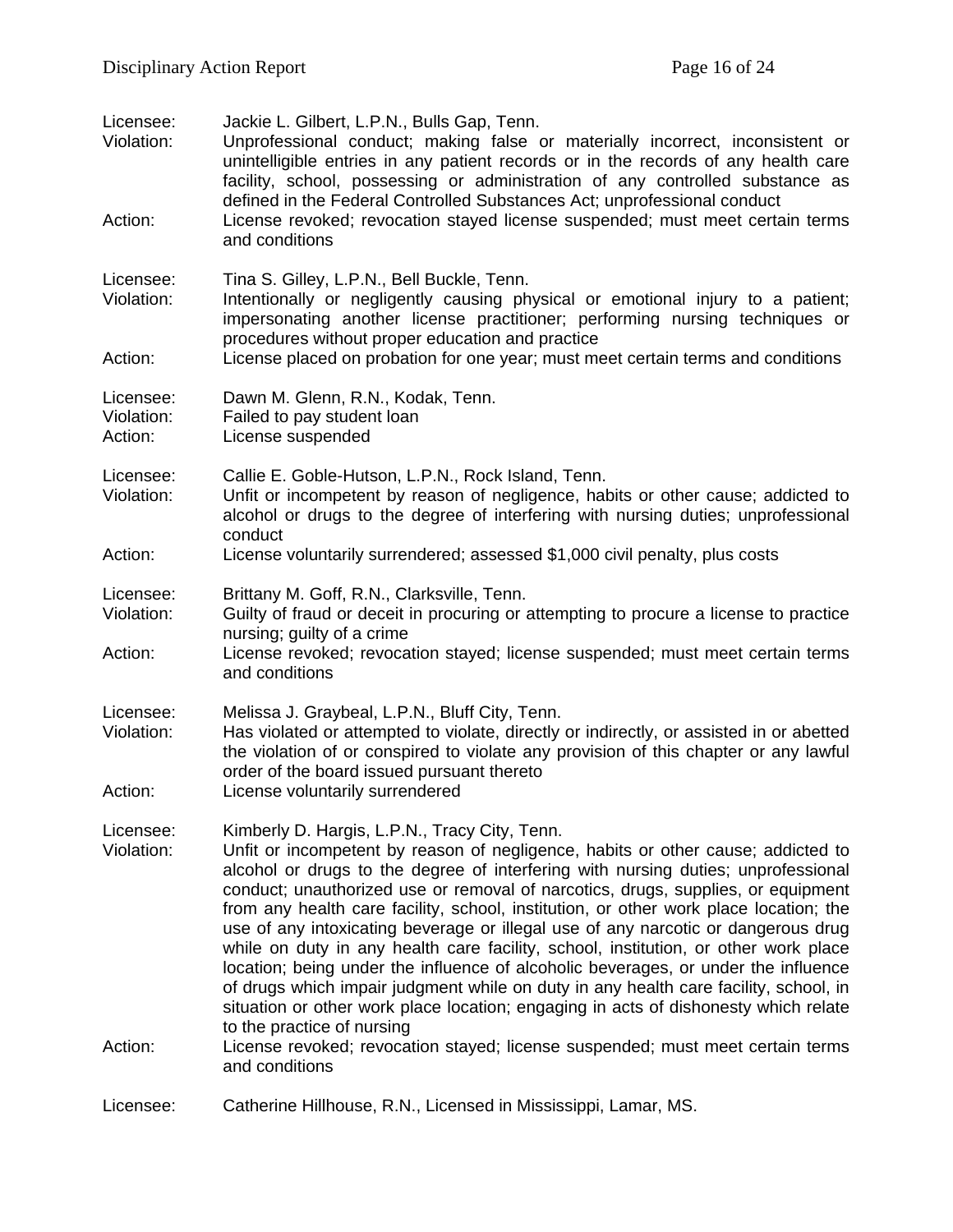- Violation: Unfit or incompetent by reason of negligence, habits or other cause; addicted to the use of alcohol or drugs to the degree of interfering with nursing duties; unprofessional conduct; making false or materially incorrect, inconsistent or unintelligible entries in any patient records or in the records of any health care facility, school, institution or other work place location pertaining to obtaining, possessing or administration of any controlled substance as defined in the Federal Controlled Substances Act; unauthorized use or removal of narcotics, drugs, supplies, or equipment from any health care facility, school, institution, or other work place location; the use of any intoxicating beverage or illegal use of any narcotic or dangerous drug while on duty in any health care facility, school, institution, or other work place location; being under the influence of alcoholic beverages, or under the influence of drugs which impair judgment while on duty in any health care facility, school, in situation or other work place location
- Action: Privilege to practice nursing in the State of Tennessee is revoked; must cease and desist the practice of nursing in the State of Tennessee

Licensee: Lora K. Horton (Turner), L.P.N., Spring Hill, Tenn.

Violation: Failed to pay student loan

Action: License suspended

Licensee: Lesley Housley (Reed), R.N., Greeneville, Tenn.\*

Violation: Has violated or attempted to violate, directly or indirectly, or assisted in or abetted the violation of or conspired to violate any provision of this chapter or any lawful order of the board issued pursuant thereto

Action: License revoked; assessed costs *\*This practitioner was disciplined on February 17, 2011*

Licensee: Andrea N. Hunt, R.N., Hixson, Tenn.<br>Violation: Unfit or incompetent by reason of ne

- Unfit or incompetent by reason of negligence, habits or other cause; addicted to alcohol or drugs to the degree of interfering with nursing duties; unprofessional conduct; unauthorized use or removal of narcotics, drugs, supplies, or equipment from any health care facility, school, institution, or other work place location; the use of any intoxicating beverage or illegal use of any narcotic or dangerous drug while on duty in any health care facility, school, institution, or other work place location; being under the influence of alcoholic beverages, or under the influence of drugs which impair judgment while on duty in any health care facility, school, in situation or other work place location
- Action: License revoked; revocation stayed; license suspended; must meet certain terms and conditions

Licensee: Stacie L. Hunt, R.N., Hendersonville, Tenn.

Violation: Unfit or incompetent by reason of negligence, habits or other cause; addicted to alcohol or drugs to the degree of interfering with nursing duties; guilty of unprofessional conduct; making false or materially incorrect, inconsistent or unintelligible entries in any patient records or in the records of any health care facility, school, possessing or administration of any controlled substance as defined in the Federal Controlled Substances Act; unauthorized use or removal of narcotics, drugs, supplies, or equipment from any health care facility, school, institution or other work place location; the use of any intoxicating beverage or the illegal use of any narcotic or dangerous drug while on duty in any health care facility, school, institution, or other work place location; being under the influence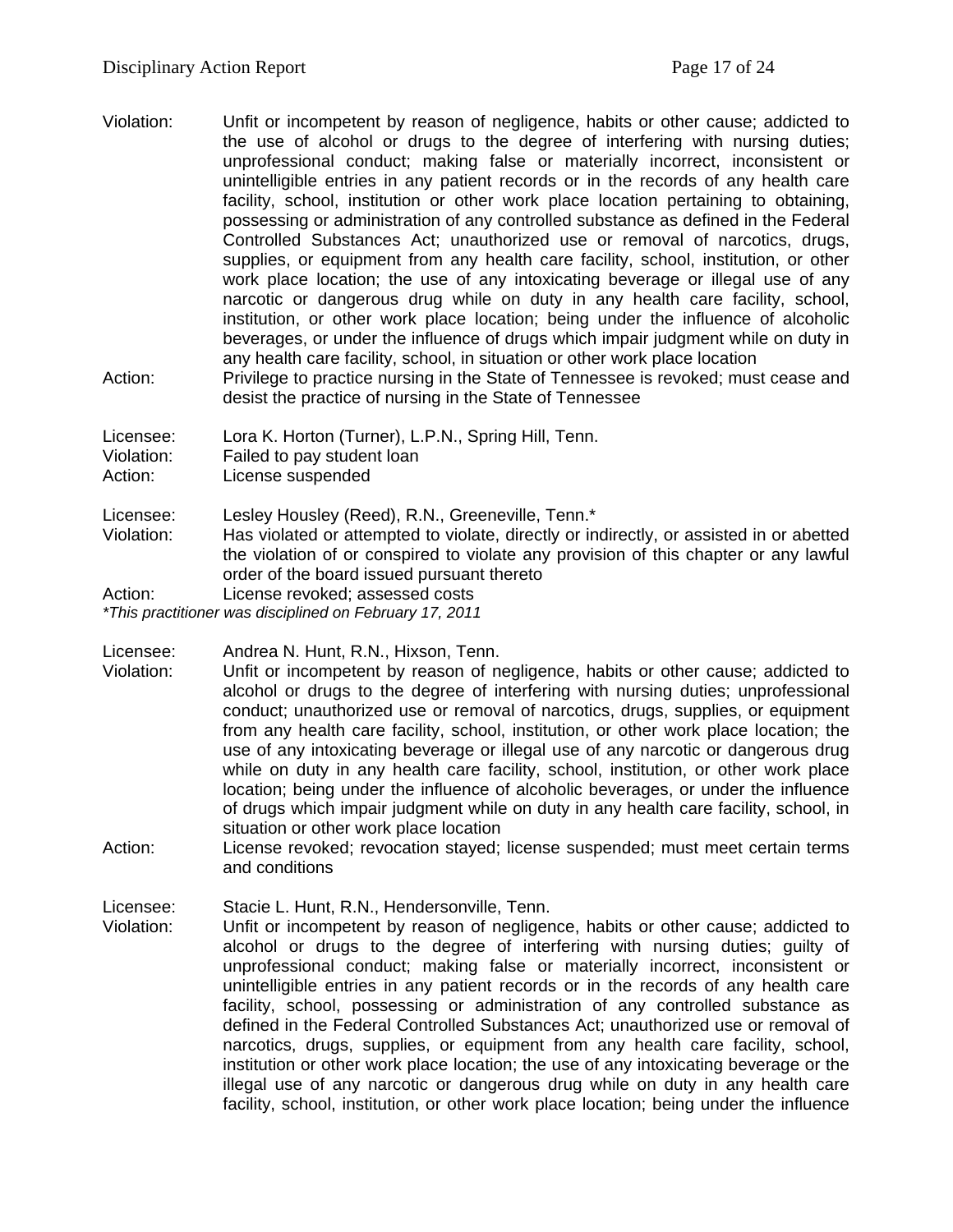| Action:                            | of alcoholic beverages, or under the influence of drugs which impair judgment<br>while on duty in any health care facility, school, institution or other work place<br>location; engaging in acts of dishonesty which relate to the practice of nursing<br>License revoked; revocation stayed; license placed on probation to run concurrent<br>with monitoring agreement already in place with the Tennessee Professional<br>Assistance Program but no less than three years                                                                                                                                                                                                      |
|------------------------------------|------------------------------------------------------------------------------------------------------------------------------------------------------------------------------------------------------------------------------------------------------------------------------------------------------------------------------------------------------------------------------------------------------------------------------------------------------------------------------------------------------------------------------------------------------------------------------------------------------------------------------------------------------------------------------------|
| Licensee:<br>Violation:<br>Action: | Kaysie D. Hutson, R.N., Bluff City, Tenn.<br>Guilty of a crime; has violated or attempted to violate, directly or indirectly, or<br>assisted in or abetted the violation of or conspired to violate any provision of this<br>chapter or any lawful order of the board issued pursuant thereto<br>License revoked                                                                                                                                                                                                                                                                                                                                                                   |
| Licensee:<br>Violation:<br>Action: | Thomas L. Hutzenbiler, A.P.N., R.N., Knoxville, Tenn.<br>Guilty of a crime; unfit or incompetent by reason of negligence, habits or other<br>cause; unprofessional conduct; each provider who has submitted information<br>pursuant to this chapter must update that information in writing by notifying the<br>department within thirty days after the occurrence of an event or the attainment of<br>a status that is required to be reported<br>License voluntarily surrendered; assessed costs                                                                                                                                                                                 |
|                                    |                                                                                                                                                                                                                                                                                                                                                                                                                                                                                                                                                                                                                                                                                    |
| Licensee:<br>Violation:<br>Action: | Laura A. Jones, L.P.N., Crossville, Tenn.<br>Unfit or incompetent by reason of negligence, habits or other cause; addicted to<br>the use of alcohol or drugs to the degree of interfering with nursing duties; guilty of<br>unprofessional conduct; unauthorized use or removal of narcotics, drugs, supplies,<br>or equipment from any health care facility, school, institution or other work place<br>location; engaging in acts of dishonesty which relate to the practice of nursing<br>License revoked; revocation stayed; license placed on probation to run concurrent<br>with monitoring agreement already in place with the Tennessee Professional<br>Assistance Program |
|                                    |                                                                                                                                                                                                                                                                                                                                                                                                                                                                                                                                                                                                                                                                                    |
| Licensee:<br>Violation:<br>Action: | Kimberly A Jones-Epley, R.N., Knoxville, Tenn.<br>Failed to pay student loan<br>License suspended                                                                                                                                                                                                                                                                                                                                                                                                                                                                                                                                                                                  |
| Licensee:<br>Violation:<br>Action: | Kelly Kish, R.N., Arlington, Tenn.<br>Unfit or incompetent by reason of negligence, habits or other cause;<br>unprofessional conduct; intentionally or negligently causing physical or emotional<br>injury to a patient; abandoning or neglecting a patient requiring nursing care;<br>failure to maintain a record of each patient which accurately reflects the nursing<br>problems and interventions for the patient and/or failure to maintain a record for<br>each patient which accurately reflects the name and title of the nurse providing<br>care; engaging in acts of dishonesty which relate to the practice of nursing<br>License revoked; assessed costs             |
|                                    |                                                                                                                                                                                                                                                                                                                                                                                                                                                                                                                                                                                                                                                                                    |
| Licensee:<br>Violation:<br>Action: | Sharon J. Kyker, R.N., Telford, Tenn.<br>Guilty of a crime; unauthorized use or removal of narcotics, drugs, supplies, or<br>equipment from any health care facility, school, institution, or other work place<br>location; engaging in acts of dishonesty which relate to the practice of nursing<br>License revoked                                                                                                                                                                                                                                                                                                                                                              |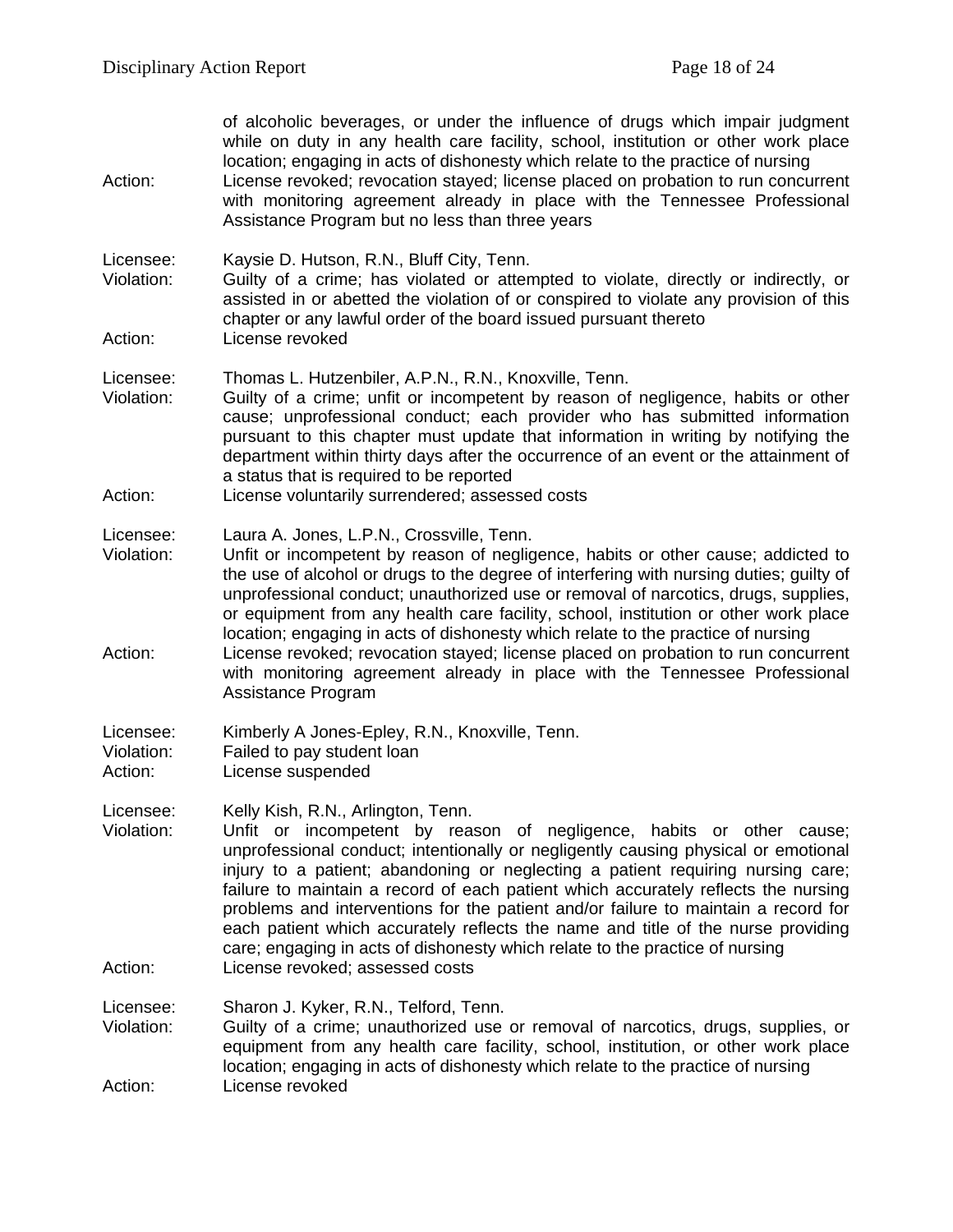| Licensee:<br>Violation:<br>Action: | Sandra K. Lenear, L.P.N., Strawberry Plain, Tenn.<br>Unprofessional conduct<br>License voluntarily surrendered/revoked                                                                                                                                                                                                                                                                                                                                                                                                                                                                                                                                                                                                                                                                              |
|------------------------------------|-----------------------------------------------------------------------------------------------------------------------------------------------------------------------------------------------------------------------------------------------------------------------------------------------------------------------------------------------------------------------------------------------------------------------------------------------------------------------------------------------------------------------------------------------------------------------------------------------------------------------------------------------------------------------------------------------------------------------------------------------------------------------------------------------------|
| Licensee:<br>Violation:<br>Action: | Bruce E. Leonard, R.N., Bristol, Tenn.<br>Failed to pay student loan<br>License suspended                                                                                                                                                                                                                                                                                                                                                                                                                                                                                                                                                                                                                                                                                                           |
| Licensee:<br>Violation:            | Cynthia R. Loomis, R.N., Strawberry Plain, Tenn.<br>Unfit or incompetent by reason of negligence, habits or other cause; addicted to<br>alcohol or drugs to the degree of interfering with nursing duties; unprofessional<br>conduct                                                                                                                                                                                                                                                                                                                                                                                                                                                                                                                                                                |
| Action:                            | License revoked; assessed \$500 civil penalty, plus costs                                                                                                                                                                                                                                                                                                                                                                                                                                                                                                                                                                                                                                                                                                                                           |
| Licensee:<br>Violation:<br>Action: | Tonia J. Mattison, R.N., Nashville, Tenn.<br>Unprofessional conduct; has violated or attempted to violate, directly or indirectly,<br>or assisted in or abetted the violation of or conspired to violate any provision of this<br>chapter or any lawful order of the board issued pursuant thereto; making false or<br>materially incorrect, inconsistent or unintelligible entries in any patient records or in<br>the records of any health care facility, school, institution or other work place<br>location pertaining to obtaining, possessing or administration of any controlled<br>substance as defined in the Federal Controlled Substances Act; engaging in acts<br>of dishonesty which relate to the practice of nursing<br>License reprimanded; must meet certain terms and conditions |
| Licensee:                          | Tawanda F. McKinnie, L.P.N., Whiteville, Tenn.                                                                                                                                                                                                                                                                                                                                                                                                                                                                                                                                                                                                                                                                                                                                                      |
| Violation:                         | Unprofessional conduct; failure to maintain a record of each patient which<br>accurately reflects the nursing problems and interventions for the patient and/or<br>failure to maintain a record for each patient which accurately reflects the name and<br>title of the nurse providing care; abandoning or neglecting a patient requiring<br>nursing care; engaging in acts of dishonesty which relate to the practice of nursing                                                                                                                                                                                                                                                                                                                                                                  |
| Action:                            | License placed on probation for one year; assessed \$500 civil penalty                                                                                                                                                                                                                                                                                                                                                                                                                                                                                                                                                                                                                                                                                                                              |
| Licensee:<br>Violation:            | William H. Nobles, R.N., Sevierville, Tenn.<br>Unfit or incompetent by reason of negligence, habits or other cause; addicted to<br>alcohol or drugs to the degree of interfering with nursing duties; unprofessional<br>conduct; the use of any intoxicating beverage or illegal use of any narcotic or<br>dangerous drug while on duty in any health care facility, school, institution, or other<br>work place location; being under the influence of alcoholic beverages, or under the<br>influence of drugs which impair judgment while on duty in any health care facility,<br>school, in situation or other work place location                                                                                                                                                               |
| Action:                            | License revoked; revocation stayed; license suspended; must meet certain terms<br>and conditions; assessed costs                                                                                                                                                                                                                                                                                                                                                                                                                                                                                                                                                                                                                                                                                    |
| Licensee:<br>Violation:            | Amber R. Norris, L.P.N., Sparta, Tenn.<br>Unfit or incompetent by reason of negligence, habits or other cause;                                                                                                                                                                                                                                                                                                                                                                                                                                                                                                                                                                                                                                                                                      |
| Action:                            | unprofessional conduct<br>License reprimanded; assessed \$500 civil penalty, plus costs                                                                                                                                                                                                                                                                                                                                                                                                                                                                                                                                                                                                                                                                                                             |
| Licensee:<br>Violation:            | Linda M. Ogden, L.P.N., Dyersburg, Tenn.<br>Unfit or incompetent by reason of negligence, habits or other cause;                                                                                                                                                                                                                                                                                                                                                                                                                                                                                                                                                                                                                                                                                    |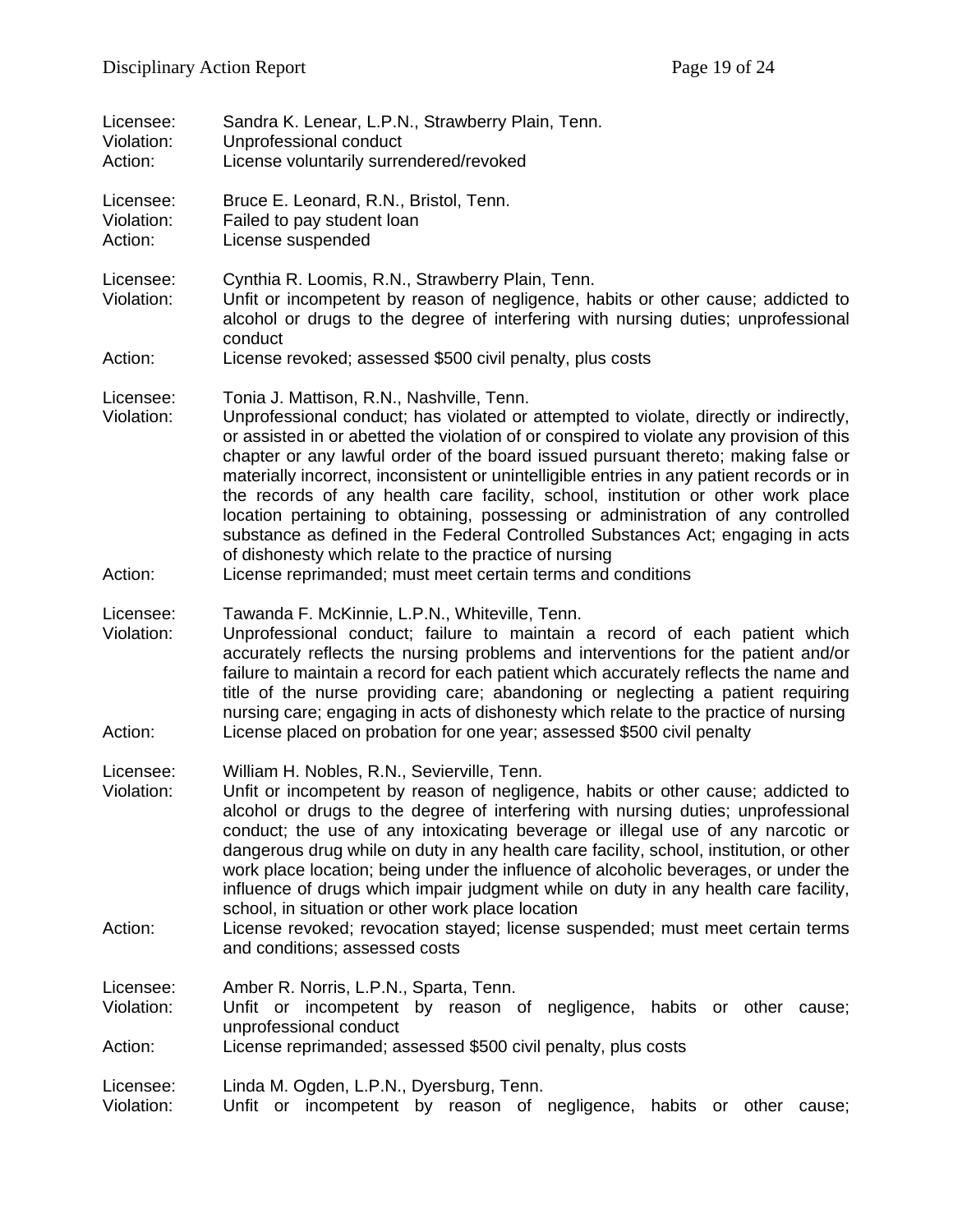unprofessional conduct; intentionally or negligently causing physical or emotional injury to a patient; abandoning or neglecting a patient requiring nursing care Action: License voluntarily surrendered/revoked Licensee: Daniel A. Prentice, R.N., Fairview, Tenn. Violation: Unprofessional conduct; action taken by the state of North Carolina Action: License placed on probation no less than six months; must meet certain terms and conditions; assessed costs Licensee: Dorothy J. Roberts, L.P.N., Memphis, Tenn. Violation: Unfit or incompetent by reason of negligence, habits or other cause; addicted to alcohol or drugs to the degree of interfering with nursing duties; unprofessional conduct; the use of any intoxicating beverage or illegal use of any narcotic or dangerous drug while on duty in any health care facility, school, institution, or other work place location; being under the influence of alcoholic beverages, or under the influence of drugs which impair judgment while on duty in any health care facility, school, in situation or other work place location Action: License revoked; revocation stayed; license suspended; must meet certain terms and conditions Licensee: Ryan C. Romines, A.P.N., R.N., Knoxville, Tenn. Violation: Guilty of a crime; unfit or incompetent by reason of negligence, habits or other cause; addicted to alcohol or drugs to the degree of interfering with nursing duties; unprofessional conduct; making false or materially incorrect, inconsistent or unintelligible entries in any patient records or in the records of any health care facility, school, institution or other work place location pertaining to obtaining, possessing or administration of any controlled substance as defined in the Federal Controlled Substances Act; unauthorized use or removal of narcotics, drugs, supplies, or equipment from any health care facility, school, institution, or other work place location; the use of any intoxicating beverage or illegal use of any narcotic or dangerous drug while on duty in any health care facility, school, institution, or other work place location; being under the influence of alcoholic beverages, or under the influence of drugs which impair judgment while on duty in any health care facility, school, in situation or other work place location; engaging in acts of dishonesty which relate to the practice of nursing Action: RN license revoked; revocation stayed; license suspended; must meet certain terms and conditions Licensee: Tamieka J. Sholar-Conrad, R.N., Memphis, Tenn.<br>Violation: Failed to pay student loan Failed to pay student loan Action: License suspended Licensee: Peggy S. Smallwood, R.N., Ashland City, Tenn. Violation: Unfit or incompetent by reason of negligence, habits or other cause; making false or materially incorrect, inconsistent or unintelligible entries in any patient records or in the records of any health care facility, school, possessing or administration of any controlled substance as defined in the Federal Controlled Substances Act; practicing professional nursing in a manner inconsistent with responsible supervision of a patient requiring skill and observation of symptoms and reactions and accurate recording of the facts Action: License revoked, revocation stayed; license placed on probation to run concurrent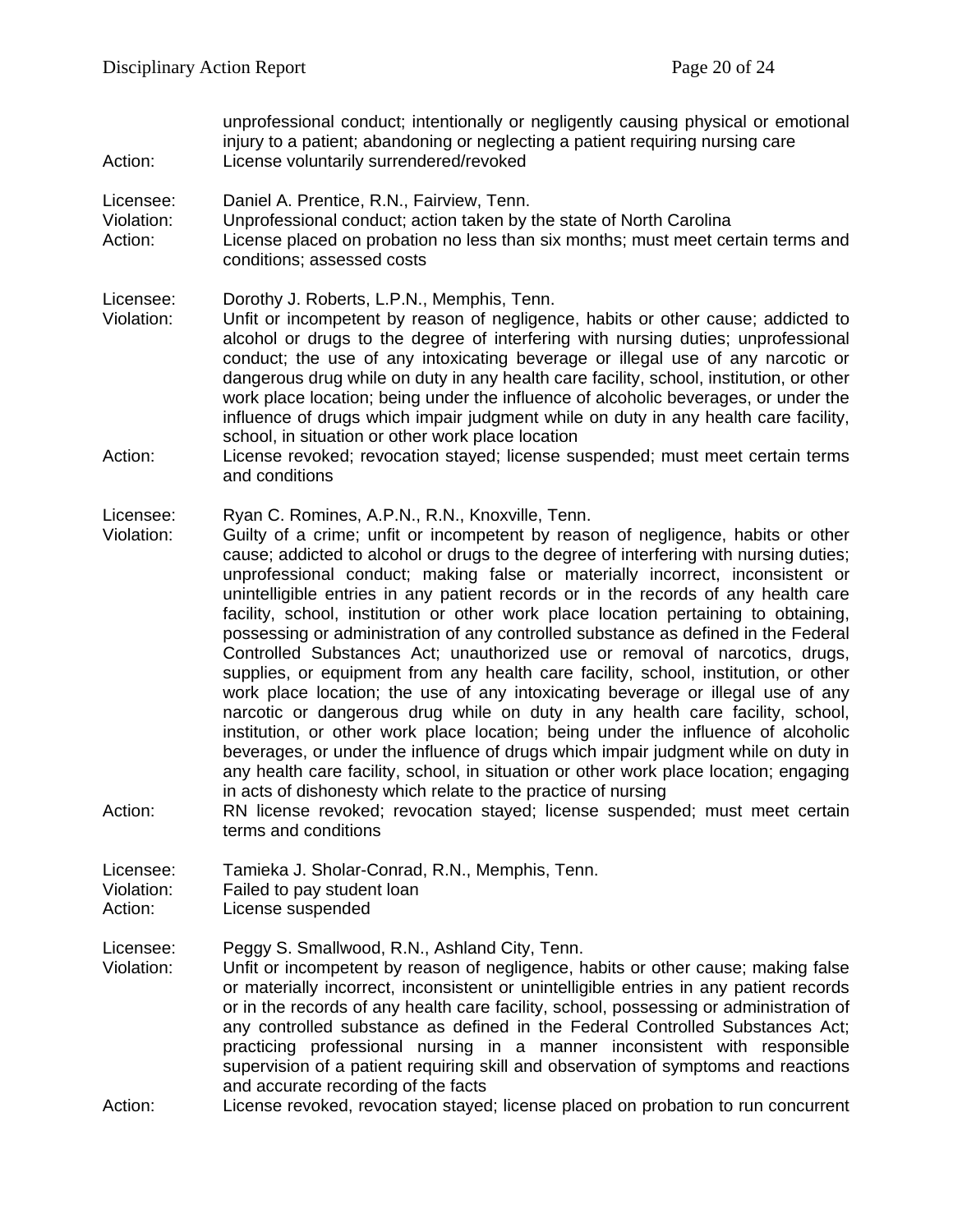with monitoring agreement already in place with the Tennessee Professional Assistance Program; must meet certain terms and conditions; assessed costs

- Licensee: Robert L. Smith, A.P.N., R.N., Bartlett, Tenn.
- Violation: Action taken by the state of Mississippi; unfit or incompetent by reason of negligence, habits or other cause
- Action: A.P.N. and R.N. license suspended until terms of Mississippi Board Order have been met

Licensee: Delcia D. Thomas, R.N., Soddy Daisy, Tenn.

- Violation: Unfit or incompetent by reason of negligence, habits or other cause; unprofessional conduct; unauthorized use or removal of narcotics, drugs, supplies, or equipment from any health care facility, school, institution, or other work place location; the use of any intoxicating beverage or illegal use of any narcotic or dangerous drug while on duty in any health care facility, school, institution, or other work place location; being under the influence of alcoholic beverages, or under the influence of drugs which impair judgment while on duty in any health care facility, school, in situation or other work place location; engaging in acts of dishonesty which relate to the practice of nursing
- Action: License revoked; revocation stayed; license suspended; must meet certain terms and conditions
- Licensee: Taneshia D. Thomas, L.P.N., Henderson, Tenn.
- Violation: Failed to pay student loan
- Action: License suspended

Licensee: Rhonda R. Tucker, R.N., Hohenwald, Tenn.

- Violation: Unfit or incompetent by reason of negligence, habits or other cause; addicted to alcohol or drugs to the degree of interfering with nursing duties; unprofessional conduct; making false or materially incorrect, inconsistent or unintelligible entries in any patient records or in the records of any health care facility, school, institution or other work place location pertaining to obtaining, possessing or administration of any controlled substance as defined in the Federal Controlled Substances Act; unauthorized use or removal of narcotics, drugs, supplies, or equipment from any health care facility, school, institution, or other work place location; being under the influence of alcoholic beverages, or under the influence of drugs which impair judgment while on duty in any health care facility, school, in situation or other work place location
- Action: License revoked; revocation stayed; license suspended; must meet certain terms and conditions

Licensee: George M. Vickery, R.N., Rossville, Ga.<br>Violation: Unfit or incompetent by reason of neali

Unfit or incompetent by reason of negligence, habits or other cause; addicted to alcohol or drugs to the degree of interfering with nursing duties; unprofessional conduct; the use of any intoxicating beverage or illegal use of any narcotic or dangerous drug while on duty in any health care facility, school, institution, or other work place location; being under the influence of alcoholic beverages, or under the

Licensee: Amanda L. Stinnett, L.P.N., Knoxville, Tenn. Violation: Guilty of a crime; unprofessional conduct Action: License revoked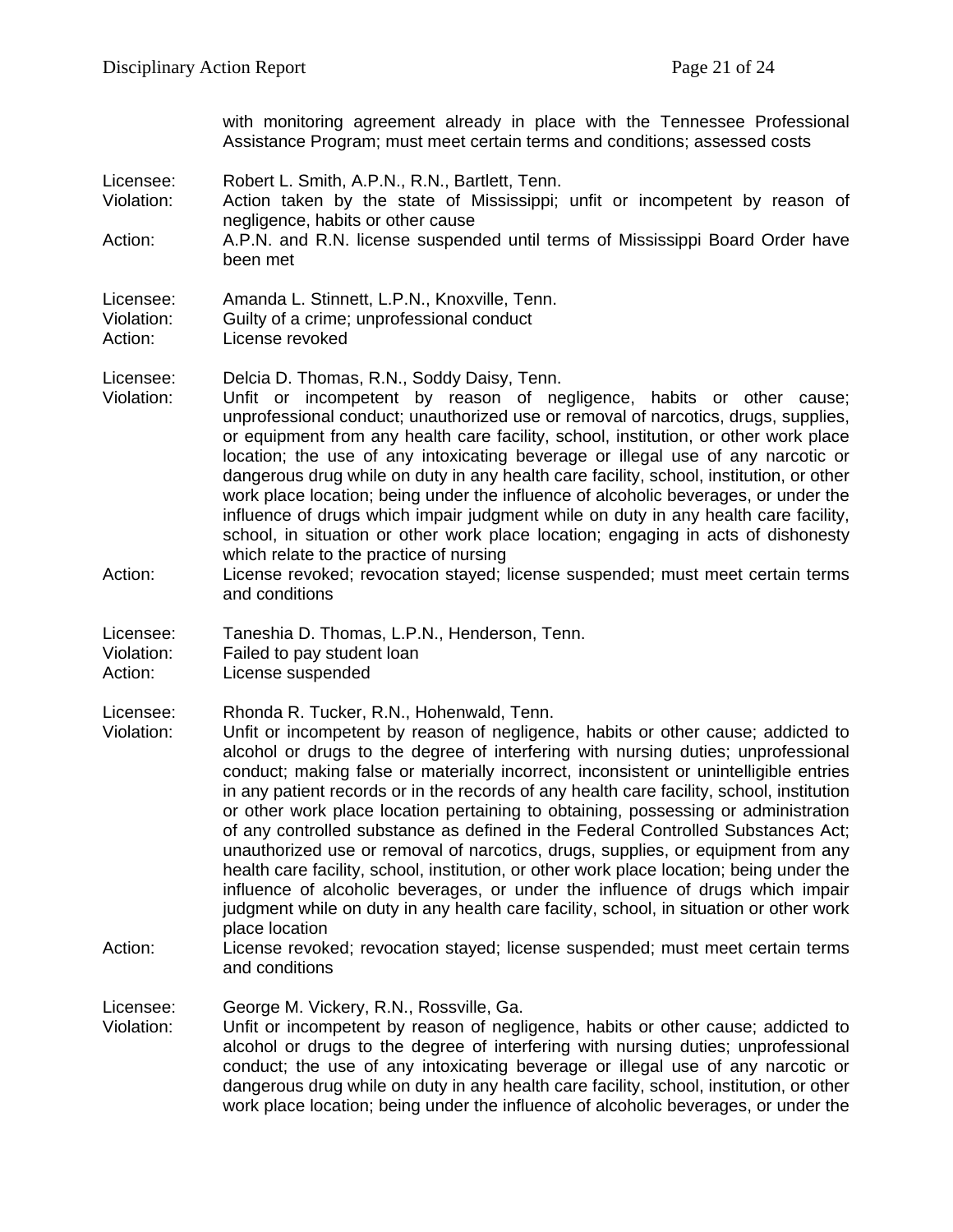| Action:                            | influence of drugs which impair judgment while on duty in any health care facility,<br>school, in situation or other work place location<br>License revoked; revocation stayed license suspended; must meet certain terms<br>and conditions                                                                        |
|------------------------------------|--------------------------------------------------------------------------------------------------------------------------------------------------------------------------------------------------------------------------------------------------------------------------------------------------------------------|
| Licensee:<br>Violation:<br>Action: | Nicole M. Williams a.k.a. Nicole Bruner, R.N., Camby, IN.<br>Action taken by the state of Indiana; guilty of a crime; unprofessional conduct<br>License suspended until all requirements of the Indiana Board Order have been<br>met; must meet certain terms and conditions                                       |
| Licensee:<br>Violation:<br>Action: | Jennifer D. Wynne (Gray), R.N., Memphis, Tenn.<br>Has violated or attempted to violate, directly or indirectly, or assisted in or abetted<br>the violation of or conspired to violate any provision of this chapter or any lawful<br>order of the board issued pursuant thereto<br>License voluntarily surrendered |
| Licensee:<br>Violation:<br>Action: | Taisha Young, R.N., Clarksville, Tenn.<br>Failed to pay student loan<br>License suspended                                                                                                                                                                                                                          |

#### **BOARD OF PODIATRIC MEICAL EXAMINERS**

| Licensee:  | Ashley L. Dean, Pros., Nashville, Tenn.                    |  |
|------------|------------------------------------------------------------|--|
| Violation: | Practicing on expired license                              |  |
| Action:    | Assessed \$400 civil penalty                               |  |
| Licensee:  | Bruce K. Boyd, D.P.M., Savannah, Tenn.                     |  |
| Violation: | Failed to maintain sufficient continuing education credits |  |

Action: Assessed \$100 civil penalty; must submit one hour of continuing education credits

Licensee: Michael W. Lawrence, D.P.M., Chattanooga, Tenn.

- Guilty of a crime; immoral, unethical, unprofessional or dishonorable conduct; violation or attempted violation, directly or indirectly, or assisting in or abetting the violation of, or conspiring to violate, any provisions of this chapter or any lawful order of the board issued pursuant thereto or any criminal statute of the state of Tennessee; dispensing, prescribing or otherwise distributing any controlled substance or any other drug not in the course of professional practice, or not in good faith to relieve pain and suffering, or not to cure an ailment, physical infirmity or disease
- Action: License suspended for no less than 60 days; must meet certain terms and conditions; assessed \$600 civil penalty, plus costs

#### **BOARD OF RESPIRATORY CARE**

| Licensee:  | Mark T. Sweitzer, L.R.R.T., Cleveland, Tenn.               |
|------------|------------------------------------------------------------|
| Violation: | Immoral, unethical, unprofessional or dishonorable conduct |
| Action:    | License reprimanded; assessed costs                        |

#### **BOARD OF SOCIAL WORKER LICENSURE**

Licensee: Victoria A. Amos, L.C.S.W., Knoxville, Tenn.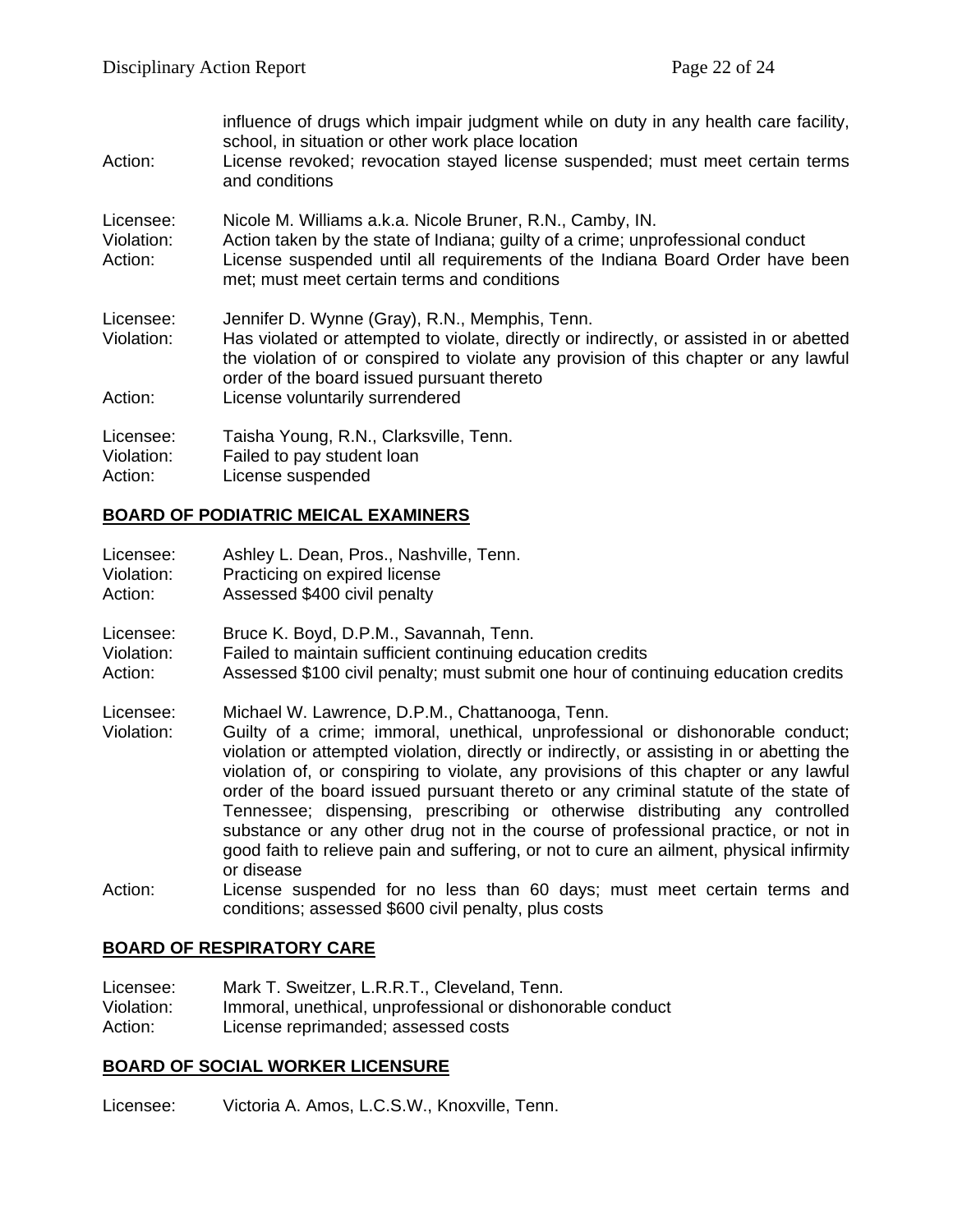| Violation:<br>Action:              | Failed to maintain sufficient continuing education credits<br>Assessed \$100 civil penalty; must submit seven hours of continuing education<br>credits                                                                                                                                                                                                                                                                                                                                                                                                                                              |
|------------------------------------|-----------------------------------------------------------------------------------------------------------------------------------------------------------------------------------------------------------------------------------------------------------------------------------------------------------------------------------------------------------------------------------------------------------------------------------------------------------------------------------------------------------------------------------------------------------------------------------------------------|
| Licensee:<br>Violation:<br>Action: | La'Tasha R. Anderson, L.M.S.W., Jackson, Ms.<br>Failed to maintain sufficient continuing education credits<br>Assessed \$100 civil penalty; must submit eighteen hours of continuing education<br>credits                                                                                                                                                                                                                                                                                                                                                                                           |
| Licensee:<br>Violation:<br>Action: | Lisa L. Anderson Armstrong, L.M.S.W., Murfreesboro, Tenn.<br>Failed to maintain sufficient continuing education credits<br>Assessed \$100 civil penalty; must submit twelve hours of continuing education<br>credits                                                                                                                                                                                                                                                                                                                                                                                |
| Licensee:<br>Violation:<br>Action: | Katherine J. Ferguson, L.C.S.W., Oakland, Tenn.<br>Failed to maintain sufficient continuing education credits<br>Assessed \$100 civil penalty; must submit thirty hours of continuing education<br>credits                                                                                                                                                                                                                                                                                                                                                                                          |
| Licensee:<br>Violation:<br>Action: | Mary B. Grammer, L.C.S.W., Pocahontas, Tenn.*<br>Failed to maintain sufficient continuing education credits<br>Assessed \$100 civil penalty; must submit 11 hours of continuing education credits<br>*This practitioner was disciplined on November 16, 2012                                                                                                                                                                                                                                                                                                                                        |
| Licensee:<br>Violation:<br>Action: | Bethany P. Haley, L.C.S.W., Brentwood, Tenn.<br>Unprofessional or unethical conduct, or engaging in practices in connection with<br>the practice of social work that are in violation of the standards of professional<br>conduct, as defined in this section or prescribed by the rules of the board; failed to<br>make every effort to avoid dual relationships with clients and/or relationships that<br>might impair the licensee's independent professional judgment and impair the<br>quality of services provided each client<br>License voluntarily surrendered effective February 28, 2013 |
| Licensee:<br>Violation:<br>Action: | John A. Hicks, L.C.S.W., Kingsport, Tenn.<br>Guilty of a crime<br>License revoked; assessed \$1,000 civil penalty, plus costs                                                                                                                                                                                                                                                                                                                                                                                                                                                                       |
| Licensee:<br>Violation:<br>Action: | Rebecca R. Land, L.C.S.W., Franklin, Tenn.*<br>Failed to maintain sufficient continuing education credits<br>Assessed \$100 civil penalty; must submit nine hours of continuing education<br>credits                                                                                                                                                                                                                                                                                                                                                                                                |
|                                    | *This practitioner was disciplined on November 16, 2012                                                                                                                                                                                                                                                                                                                                                                                                                                                                                                                                             |
| Licensee:<br>Violation:<br>Action: | Corliss Lawler, L.C.S.W., Chattanooga, Tenn.<br>Failed to maintain sufficient continuing education credits<br>Assessed \$100 civil penalty; must submit 18 hours of continuing education credits                                                                                                                                                                                                                                                                                                                                                                                                    |
| Licensee:<br>Violation:            | Gregory Motley, L.C.S.W., Memphis, Tenn.<br>Fraud, deception, misrepresentation, dishonest or illegal practices in or connected<br>with the practice of social work; unprofessional or unethical conduct, or engaging<br>in practices in connection with the practice of social work that are in violation of the                                                                                                                                                                                                                                                                                   |